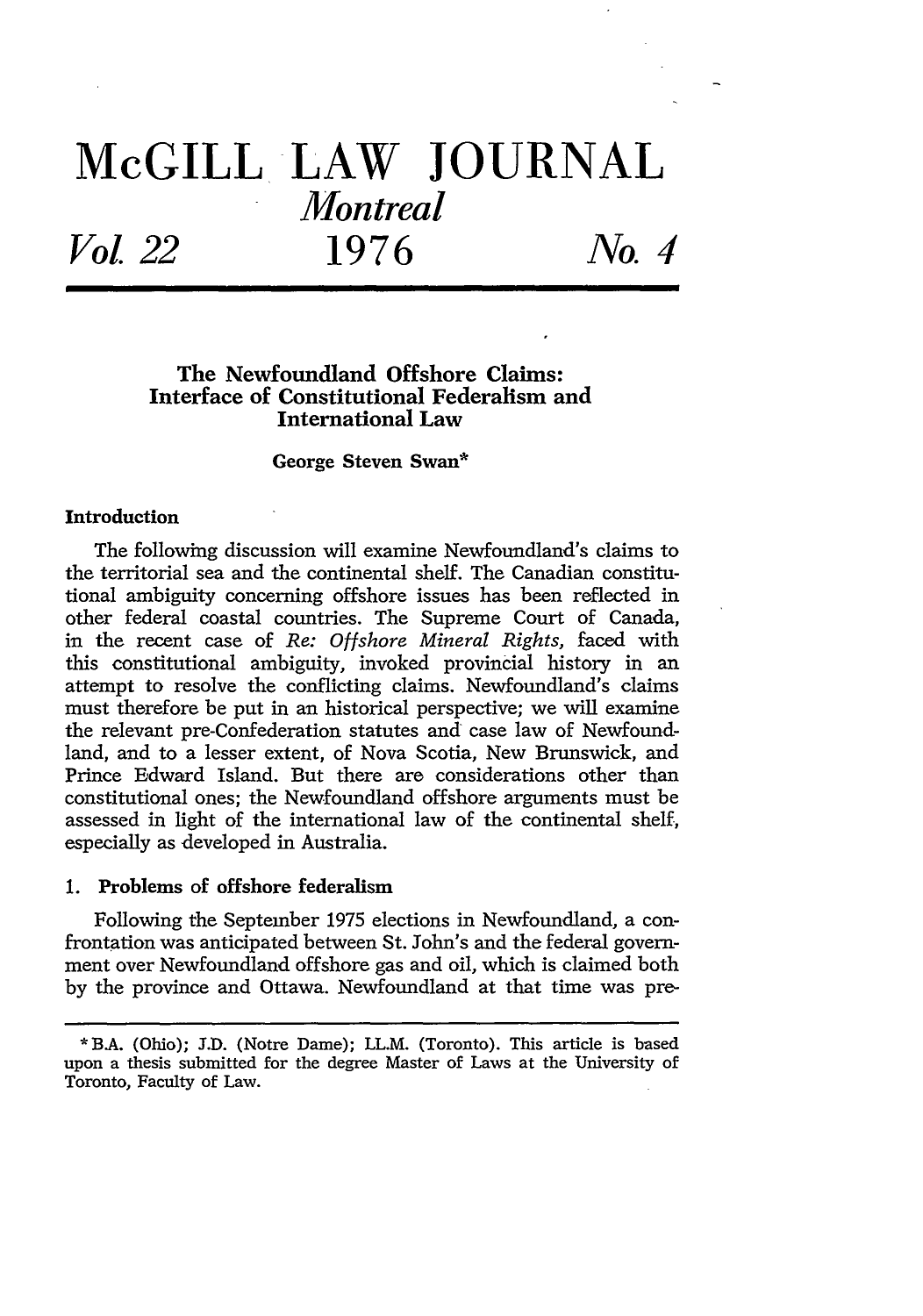paring to bring its case before the Supreme Court.<sup>1</sup> The incentive was obvious; exploration had only begun, but the amount of petroleum hidden beneath the Labrador Sea seemed to be vast.2 The newly re-elected Premier, Frank Moores, declared:

We have oil, that's been proved. Every time they stick a well in the ground, it produces. The problem is getting control of it. It's our oil, but Ottawa wants it. If the Supreme Court decides against us, we will not accept the decision. We will secede from the Confederation, if necessary, and come back in on our own terms. We don't need a lot of offshore oil and gas to satisfy the needs of our small population, but we want the first shot at what we have.3

**<sup>1</sup>**See "Newfoundland: Last Harrumph" *Time Canada,* Sept. 29, 1975, 11, 13. The Hon. T. Alex Hickman, Minister of Justice, Newfoundland, expects a Reference to be made sometime during 1977. See G. Halverson, "Newfoundland - how to exploit its riches", *The Christian Science Monitor*, October 18, 1976, at **p.20:**

"Some analysts here [St John's, Newfoundland] believe there will be a federal-provincial struggle over Newfoundland oil and gas - with Ottawa interested in using the oil and gas to light Toronto and Montreal homes, and Newfoundland seeking to use the energy sources for its own industrial development."

and G. Halverson, "Would undersea oil wealth spoil Newfoundland?", *The Christian Science Monitor,* October 19, 1976, at **p.11:**

"The Federal Government of Canada covets eventual jurisdiction over any oil find here with Newfoundland arguing instead for "provincial" control. Indeed, complaints here [St John's, Newfoundland] are mounting that Newfoundland may have made a mistake in not seeking a negotiated share of eventual revenues with the federal government. Other maritime Canadian provinces, for their part, have negotiated for a 75 percent share of offshore oil and gas revenues.

In any event, the federal-Newfoundland impasse is expected to be resolved by the Supreme Court of Canada within the next several years.

In the meantime, according to Brian Peckford, Minister of Mining, Newfoundland may be able to reach a compromise with Ottawa between now and the time of a court decision." *<sup>2</sup> Time Canada, ibid.* In 1976, Newfoundland's Assistant Deputy Minister

for Energy, Steven M. Millan, estimated a substantial offshore oil discovery over the 1976-1981 period to have a probability of some 70 per cent. Jean Louis Corgnet, operations manager for Eastcan, Ltd, declared in late 1976 that about \$100 million had been invested in oil-gas exploration. (In October 1976 three'exploratory rigs were being operated by B.P. Exploration Canada, Ltd, and by Eastcan.) Sufficient gas and oil was thought present off the Newfoundland-Labrador coast to have led to 52 drilling projects by October 1976, including 10 on the Labrador shelf, 11 in the east Newfoundland-Avalon Uplift area, and 31 in the Grand Banks region. Three gas finds (including one that implied oil deposits) had been established by that point in time. See Halverson, Oct. 18, Oct. *19, ibid.*

<sup>3</sup> "Moores: If Necessary We Will Secede", *Time Canada, ibid.,* 13. As late as the autumn of 1976 the population of Newfoundland approximated only onehalf million: Halverson, Oct. 18, Oct. *19, ibid.*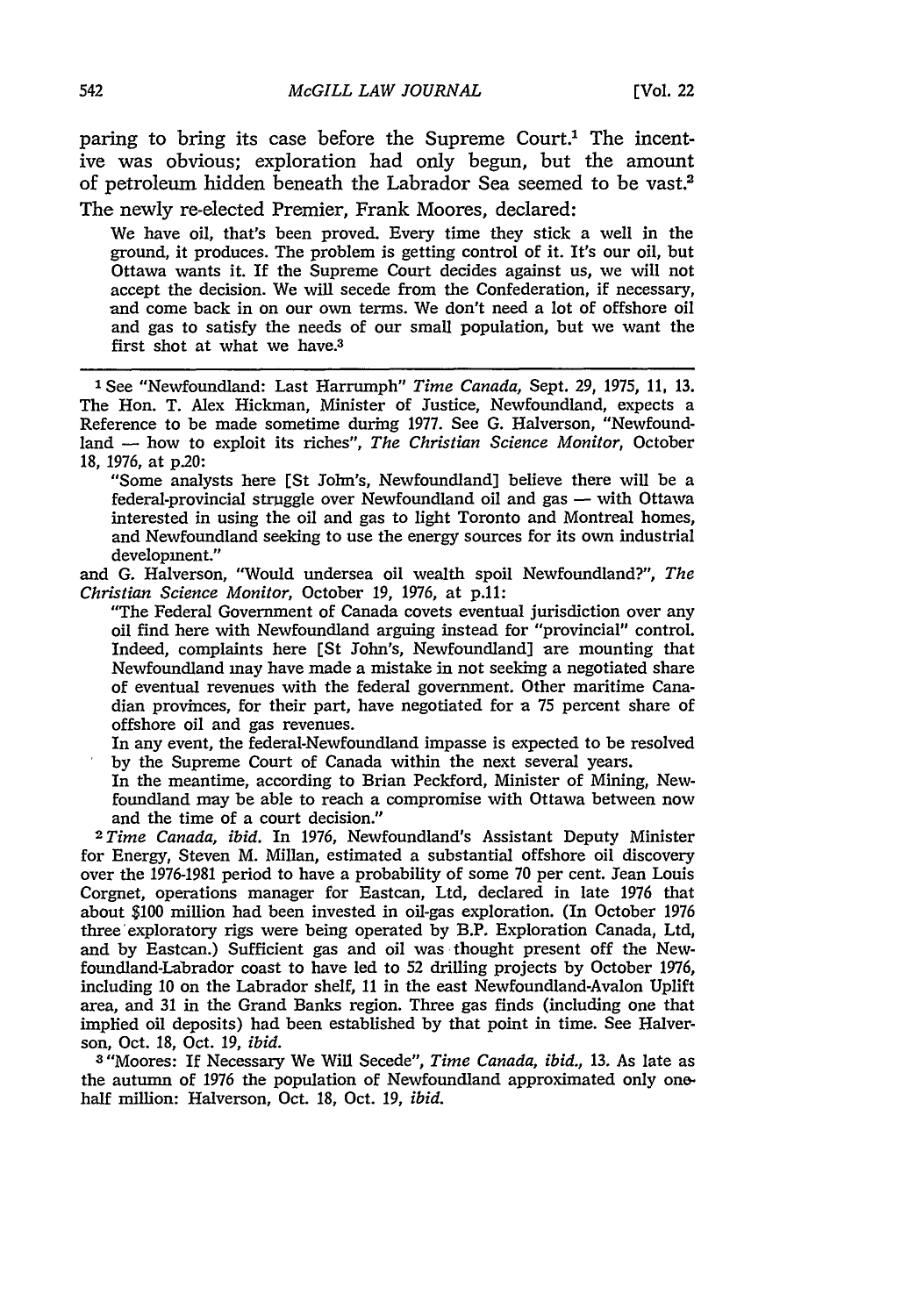The story is a familiar one. Canada and other English-speaking federal states have not been alone in facing federal offshore controversies. Malaysia too has encountered federal offshore disputes. <sup>4</sup> Sarawak and Sabah at one point issued continental shelf exploration permits. Malaysia, however, after an agreement was reached in Kuala Lumpur with Indonesia on the division of the shelf, asserted that it enjoyed exclusive competence respecting the seabed regions adjacent to Sarawak and Sabah.<sup>5</sup>

Federal offshore problems have been encountered also by the Federal Republic of Germany.6 Under West German municipal law doubts arose at least as early as a decade ago about offshore resources rights: Did they belong to the federation's coastal states or to the federal government?7 The issue of the continental shelf became acute in the Federal Republic of Germany following the discovery of oil at the Ems River mouth and of natural gas basins close to the coast of the Netherlands." Canada parallels West Germany in that the offshore issue became salient to the federal government only after riches were uncovered.<sup>9</sup> As represented by a joint Superior Mining Authority, the Mines Office of Clausthal-Zellersfeld, the four coastal Länder (states) of Lower Saxony, Schleswig-Holstein, Bremen and Hamburg as of 1963 gave, under certain terms, a concession to the German North Sea Consortium (a minimum of four foreigncontrolled firms included) to prospect for and exploit continental shelf resources.<sup>10</sup> The Länder prudently granted that.concession only to the extent to which they were empowered by international as well as municipal law.<sup>11</sup>

The 1958 Geneva Convention on the Continental Shelf'2 came into effect in June 1964, yet as late as 1967 Bonn had failed to recognize the validity of the Mines Office concession. It was not until

<sup>4</sup>**J.** Prescott, *The Political Geography of the Oceans* (1975), 170.

GD.P. O'Connell, *The Federal Problem Concerning the Maritime Domain in Commonwealth Countries* (1970) 1 **J.** of Maritime L. & Commerce 389, 411, citing (1969) 66 Far Eastern Econ. Rev. 277.

*o Supra,* note 4, 170.

**7** R. Young, *Offshore Claims and Problems in the North Sea* (1965) 59 A.I.J.L. 505, 513, citing von MiInch, *Die Ausnutzung des Festlandsockels von der deutschen Nordseekilste* (1964) 11 Archiv des V6lkerrechts 393.

**8J.** Brossard, *Les Pouvoirs Extdrieurs du Quebec* (1967), 331.

9"Only in recent years has more extensive exploitation of the resources of the bed of the sea become practicable and the question of the ownership of these resources acquired importance." G. LaForest, *Natural Resources and Public Property Under the Canadian Constitution* (1969), 104.

*10 Supra,* note 8, 331; D.P. O'Connell, *Problems of Australian Coastal Jurisdiction* (1968) 42 Australian **L.J.** 39, 45.

*"1 Supra,* note 8, 331.

12 499 U.N.T.S. 311; T.I.A.S. No.5578; reprinted in (1958) 52 A.J.I.L. 858.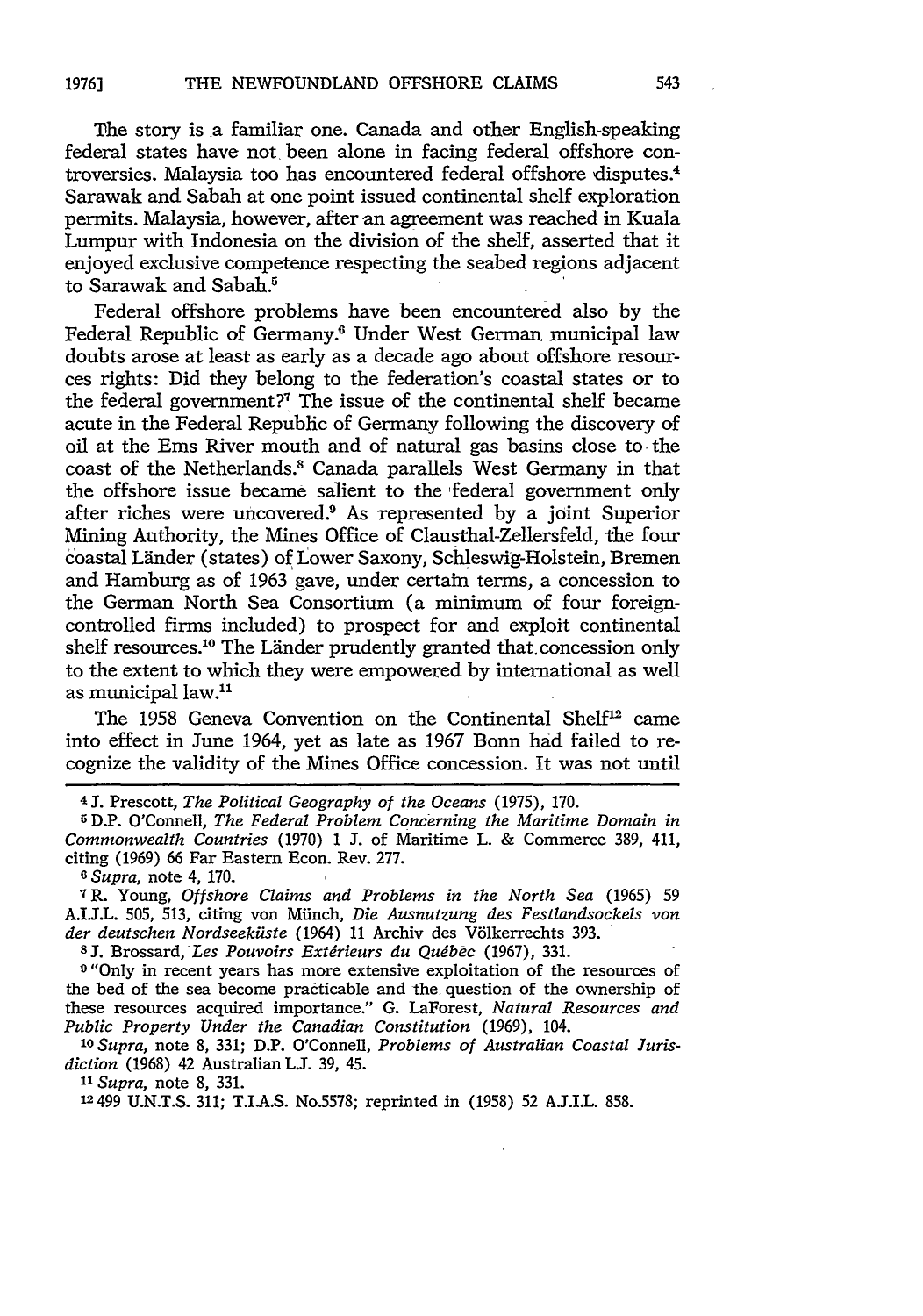the 1958 Geneva Convention came into operation that Bonn hurried to proclaim for itself the sovereign and exclusive right to the German shelf, and to forbid prospecting or development embarked upon without its authority.<sup>13</sup> A federal proclamation of January 20, 1964 announced that:

To remove legal uncertainties, which could originate in the present situation until the effective date of the Geneva Convention on the Continental Shelf and until its ratification by the Federal Republic of Germany, the Federal Government holds it necessary to determine at present as follows:

**1.** On the basis of general international law, as it is expressed in the more recent practice of states and especially in the Geneva Convention on the Continental Shelf, the Federal Government regards as an exclusive sovereign right of the Federal Republic of Germany the exploration and exploitation of the natural resources of the seabed and subsoil of the submarine zone adjacent to the German sea coast beyond German territorial waters to a depth of 200 meters, and beyond this depth so far as the depth of the waters above permits the exploitation of the natural resources. In particular, the delimitation of the German continental shelf in relation to the continental shelf of foreign states is reserved for agreements with these states.

2. The Federal Government regards as inadmissible all actions which may be done on the German continental shelf for the purpose of exploration and exploitation of its natural resources without the express consent of the proper German authorities. If necessary, it will institute suitable measures against such actions.<sup>14</sup>

But in July 1965 the federal parliament, at least provisionally, authorized the Mines Office to grant limited duration concessions, although the federal parliament itself set the concession development rules concerning continental shelf mining.<sup>15</sup>

The issue of the division of the continental shelf between Germany and Denmark, unresolved until after the February 20, 1969 International Court of Justice decision in the *North Sea Continental Shelf* Cases,<sup>16</sup> postponed the solution of the West German problem of Bund-Länder relations.<sup>17</sup> As the January 20, 1964 federal proclamation suggests, in West Germany the federal question of continental shelf rights was seen as "governed by theoretical considerations concerning the shelf as much as by the constitutional relations between the Bund and the Länder".<sup>18</sup>

**<sup>17</sup>**O'Connell, *supra,* note **10,** 45.

*<sup>13</sup>Supra,* note 8, 331.

*<sup>14</sup>Supra,* note 7, 513, citing Bundesgesetzblatt II (1964), 104; (1964) 11 Archiv des Völkerrechts 488.

*<sup>15</sup>Supra,* note 8, 332.

**<sup>16</sup>**[1969] I.CJ. **3.**

*<sup>18</sup> Ibid.,* 45, citing Seidl-Hohenveldern, "Der deutsche Festlandsockel und die Bundeslinder" in *Festschrift ffir Hermann Jahrreis* (1964).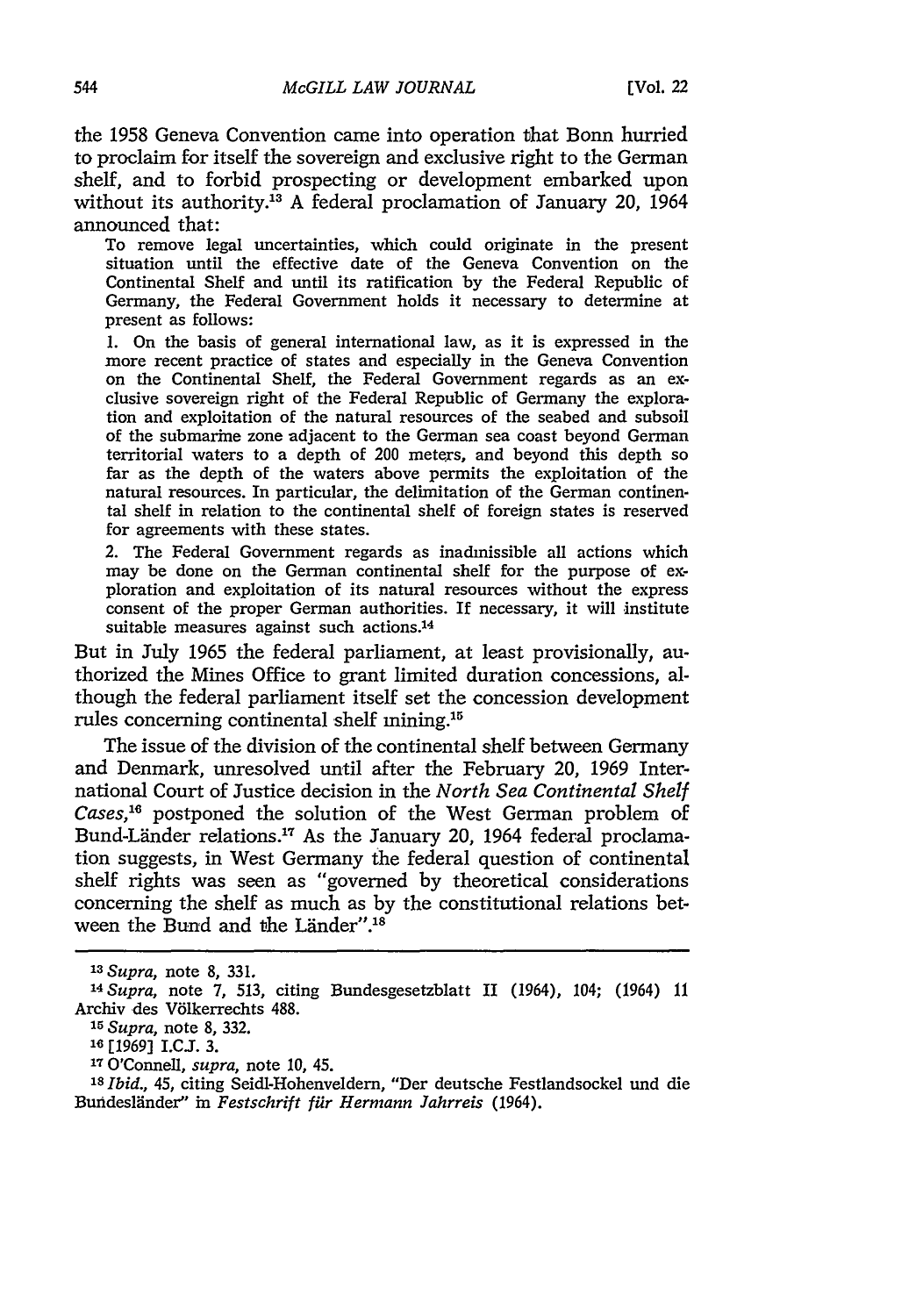The controversy over the exploitation of offshore mineral wealth experienced in Malaysia, West Germany and certain English-speaking federal states could have been avoided had their constitutions expressly addressed the matter.

The constitution of the United Mexican States declares:

In the Nation is vested the direct ownership of all natural resources of the continental shelf and the submarine shelf of the islands ... In the Nation is likewise vested the ownership of the waters of the territorial seas, within the limits and terms fixed by international law ... The islands, keys and reefs of the adjacent seas which belong to the national territory, the continental shelf, the submarine shelf of the islands, keys and reefs, the inland marine waters, and the space above the national territory shall depend directly on the Government of the Federation, with the exception of those islands over which the States have up to the present exercised jurisdiction.19

Canada of course enjoyed no such easy resolution of her difficulty:

Unfortunately, that much-maligned document, the British North America Act, does not provide a clear-out solution to the problem although the Act does give the provinces sole jurisdiction over all resources located *within their boundaries.20*

#### 2. The British Columbia precedent

The leading Canadian decision concerning the offshore region is *Re: Offshore Mineral Rights of British Columbia,2'* heard on reference from the Governor in Council.<sup>22</sup>

The inquiry dealt with the seabed and subsoil extending seaward from the low-water mark of the British Columbia coast (excluding inland water regions) to the outer limit of Canada's territorial sea. It was asked whether such lands were the property of Canada or of British Columbia, whether Canada or British Columbia had the right to explore and exploit such lands, and whether Canada or British Columbia had legislative jurisdiction over them.? As well, the ownership of the seabed and subsoil resources beyond Canada's territorial sea, as between Canada and British Columbia was put into question. Had Canada or British Columbia the right to exploit such resources, and had Canada or British Columbia legislative jurisdiction over the resources?<sup>24</sup>

The Supreme Court, in assessing the pre-Confederation claim of British Columbia in 1871 to the territorial sea, regarded of major

*24 Ibid.*

<sup>&</sup>lt;sup>19</sup> Constitution of Mexico 1917 as am. 1972, art.27, para.4, 5 and art.48.<br><sup>20</sup> R. Logan, "Parting the Waters — Canadian Style" in R. Gentilcore (ed.),

*Geographical Approaches to Canadian Problems* (1971), 199 (italics in original). 21 [1967] S.C.R. 792.

**<sup>22</sup>***Ibid.,* 796.

*<sup>23</sup>Ibid.*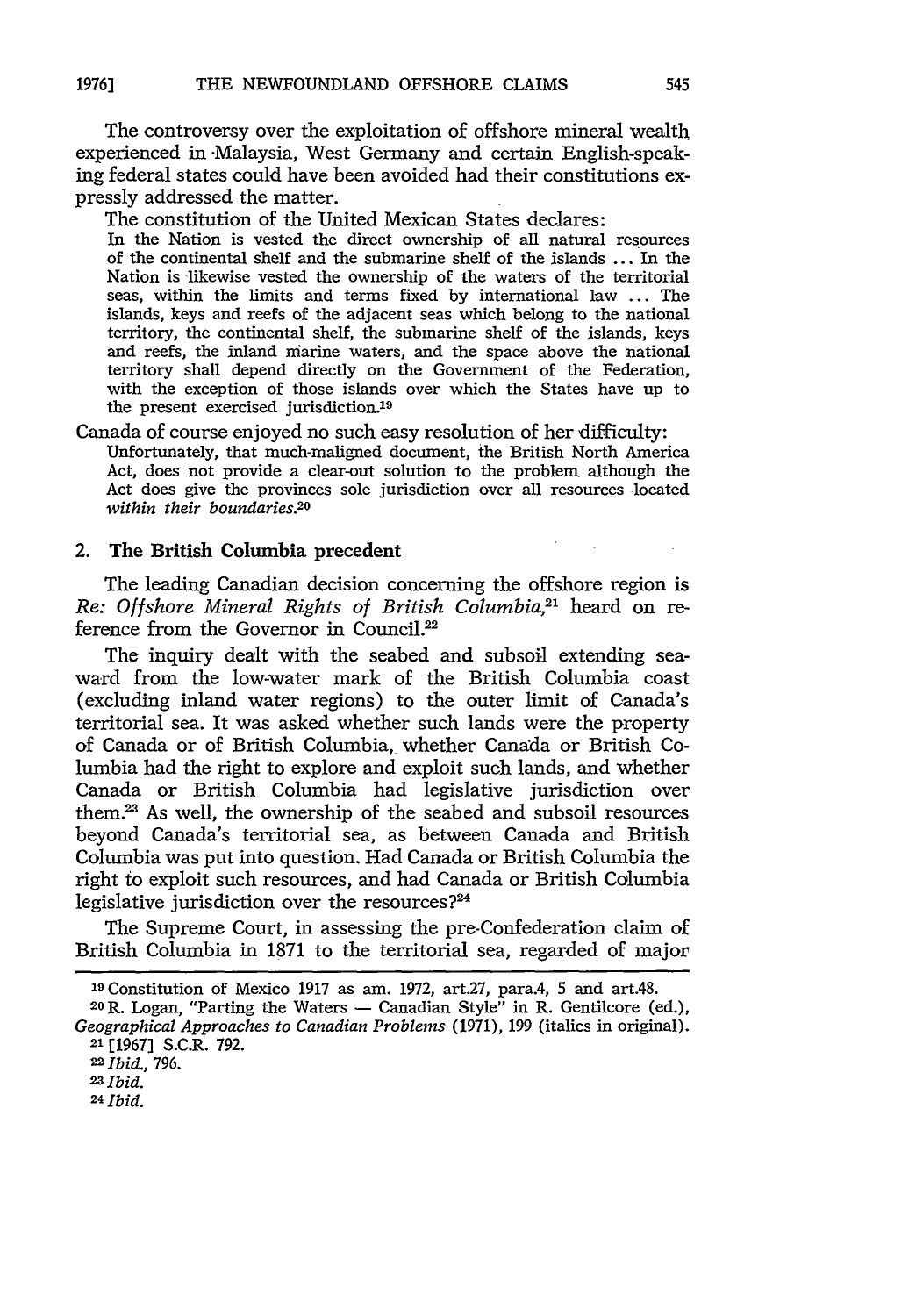significance the 1876 decision in *R.* v. *Keyn.25* The facts in *Keyn* were that the commander of a foreign ship was indicted before the Central Criminal Court for manslaughter stemming from the loss of life on a British ship sunk by the commander's ship within three miles of Dover. The accused was a German national whose ship was passing through English territorial waters with a destination other than England. $26$  A plea of jurisdiction was entered by the accused, who asserted that inasmuch as the offence was committed outside the United Kingdom, aboard a foreign ship, by a foreigner, the offense was not within the English Criminal Court's jurisdiction.<sup>27</sup>

The Canadian Supreme Court understood that the *Keyn* transaction would have been within the jurisdiction of the English Criminal Courts had it transpired within an English county; whether the county encompassed the territorial sea was directly in question in *Keyn.* The Court of Crown Cases Reserved held that English territory ended at low-water mark, the English Criminal Courts, therefore, having no jurisdiction.<sup>28</sup>

Considering its reliance on *Keyn,* it was understandable that the Supreme Court of Canada held that the territorial sea lay outside the limits of British Columbia in 1871 and did not become part of the Province of British Columbia following union with Canada. It also held that British Columbia acquired no jurisdiction over either territorial sea or the continental shelf following union with Canada, thus answering all the questions put to it in favour of the federal government.29

The Supreme Court of Canada looked at the historical factors involved in the British Columbia controversy:

British Columbia can only succeed on this branch of the case if it is found that the solum was situate in British Columbia in 1871 at the time of British Columbia's entry into Confederation.. **.30**

The sovereign state which has the property in the bed of the territorial sea is Canada. At no time has British Columbia, either as a colony or a province, had property in these lands 30a

The decision was based on the unique historical situation of British Columbia and not upon any abstract legal principle:

We have already said that, in our opinion, in 1871 the Province of British Columbia did not have ownership or property in the territorial sea and

*30a Ibid.,* 816.

**<sup>25</sup>** (1876-77) 2 Ex.D. 63.

<sup>26 [1967]</sup> S.C.R. 796, 803.

*<sup>=</sup> Ibid.,* 803-04.

*<sup>28</sup>Ibid.,* 804.

**<sup>29</sup>***Ibid.,* 814, **821-22.**

*<sup>30</sup>Ibid.,* 800.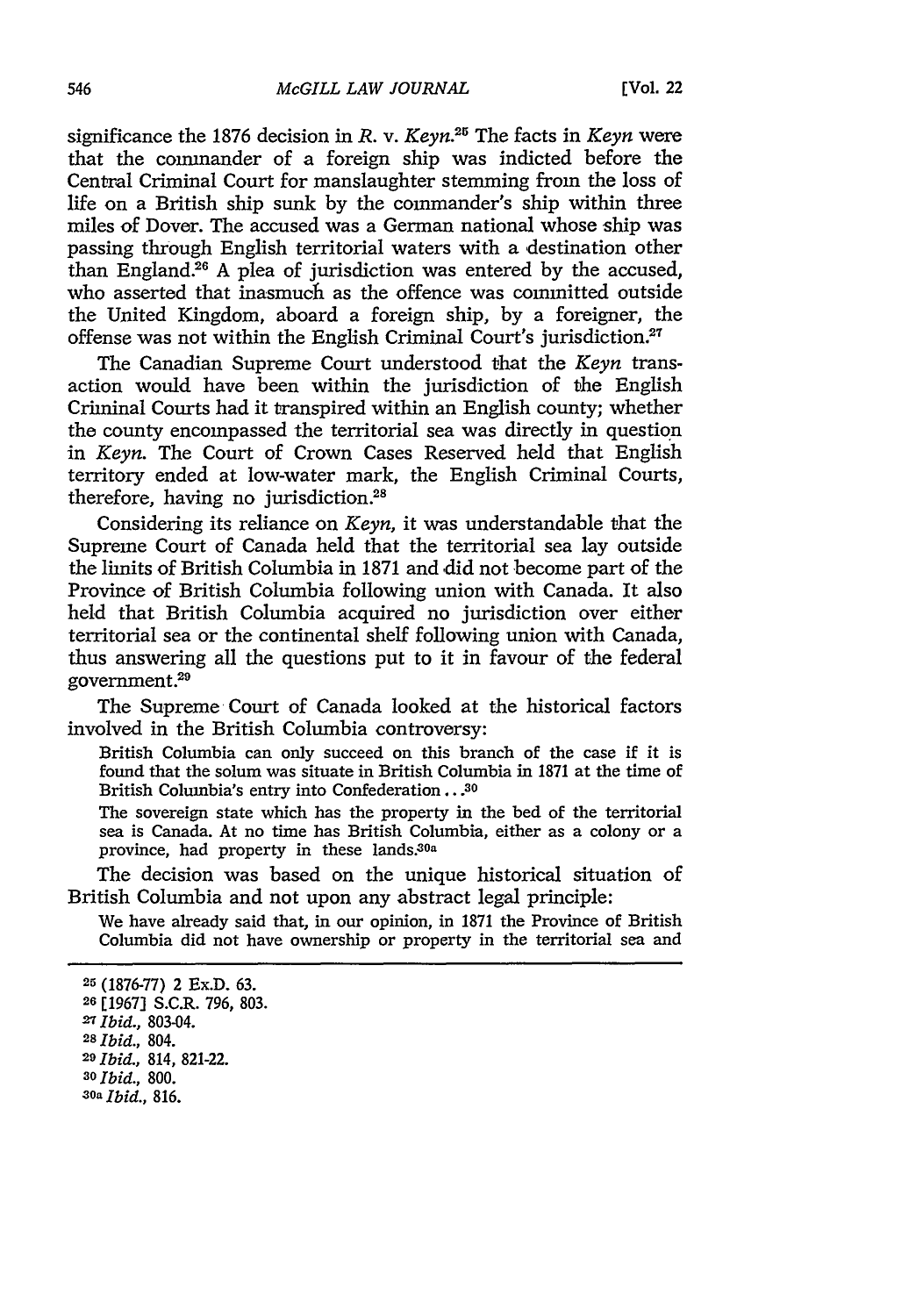that the province had not, since entering into confederation, acquired such ownership or property. We are not disputing the proposition that while British Columbia was a Crown Colony the British Crown might have conferred upon the Governor or Legislature of the colony rights to which the British Crown was entitled under international law but the historical record of the colony does not disclose any such action.<sup>31</sup>

In appraising the prospects of Newfoundland and of other coastal provinces successfully claiming their respective territorial seas and continental shelves an examination of provincial history is therefore necessary.

in making this examination reference will be made to the December 17, 1975 opinion of the High Court of Australia in the case of *New South Wales v. Commonwealth,3 <sup>2</sup>*in which it was held that the boundaries of the states of the Australian Commonwealth end at the low-water mark on the coast.

In the *New South Wales* decision (as in *Re: Offshore Mineral Rights)* the Court looked to the colonial offshore during the Imperial period and saw it as attaching directly to the United Kingdom, and not to the colony. As Chief Justice Barwick of the High Court explained:

If one had in the days of Empire to describe the Imperial territorial waters which were adjacent to an Imperial colony, one would not unnaturally speak of the waters as the colonial territorial waters, not in the sense that the colony itself had dominion over these waters but in the sense that it was a colony with a littoral, thus attracting to Great Britain as the nation state the international concession of dominion over them: the expression described the location of those territorial waters which washed the shores of the Imperial colonial territory. The dominion over those waters was, in my opinion, exercisable in the case of the British Empire by the Imperial executive or Imperial legislature.<sup>33</sup>

But in following the Canadian pro-federal government precedent the High Court of Australia echoed the language of the Supreme Court of Canada, leaving open the door for the Newfoundland offshore claim.

Compare the passage from *Re: Offshore Mineral Rights*<sup>34</sup> (admitting that the British Crown might have bestowed upon her colony the offshore rights to which the British Crown was entitled under international law) with this passage from the 1975 opinion of Chief Justice Barwick:

*34 Supra,* pp.546-547.

**<sup>-3</sup>** *Ibid.,* 808.

**<sup>32</sup>** (1975) 8 A.L.R. 1.

**<sup>33</sup>***Ibid., 7-8. Ibid., 89, per* Mason **J:** "The territorial sea surrounding the Australian colonies was, in the eye of international law, British territorial waters."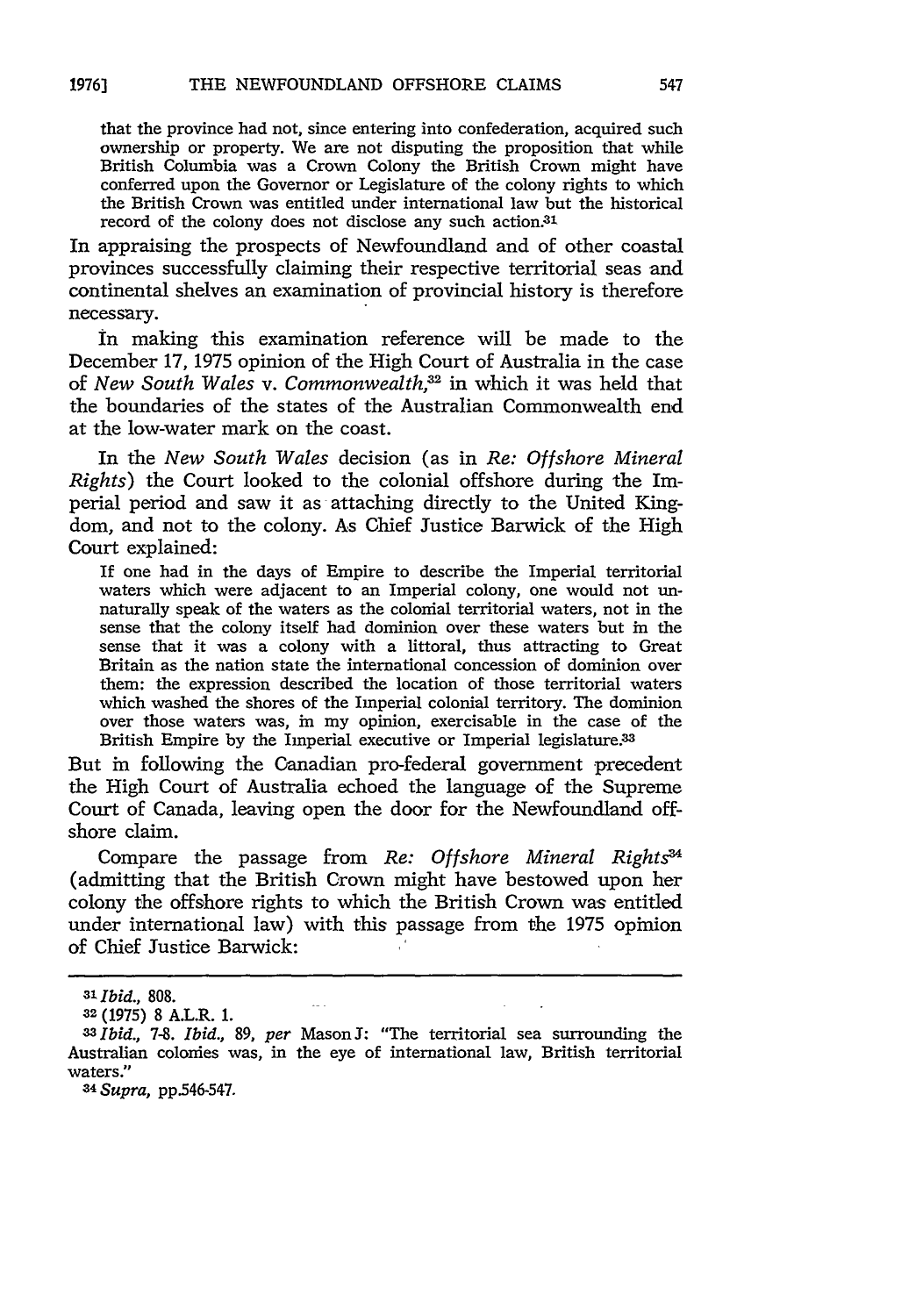Suffice it to say that the Imperial Crown, as representing the Empire, had at all relevant times dominion according to international law over the Imperial territorial seas. Had the Imperial authorities been minded to do so, they could have placed such part of these territorial waters as washed the shores of a colony within the control of the government of that colony as representing the Imperial Executive and Legislature. But Great Britain as the nation state must have remained responsible internationally for the performance of the obligations associated with the territorial sea. The Imperial Parliament could have authorized the executive to place the colonial territorial seas under the control of the appropriate colony: but no statute of the Imperial Parliament did so.<sup>35</sup>

Newfoundland can argue that just such control of the colonial territorial sea *was* conferred prior to her pre-1949 assumption of provincial status.

To be sure, the Barwick language of representation and of control over the colonial offshore may relate only to the potential for a colony to enjoy as agent, without being sovereign. But if Chief Justice Barwick would have been influenced by the existence of an agency relationship in deciding the 1975 offshore claims, how much more persuasive might he have found a pre-union history entailing the *actual* sovereignty of a member state which had enjoyed dominion status prior to union? If a mere agency control over the offshore during the pre-federal period would have strengthened Australian state claims, actual sovereignty during the pre-federal period would seem all the more greatly to strengthen Newfoundland claims.

The 1949 Terms of Union uniting Newfoundland and Canada directed that the British North America Acts, 1867 to 1946, should apply to Newfoundland in the same way and to the same extent as they applied to the provinces *(e.g.,* British Columbia) already in Confederation, as if Newfoundland had been one of the original provinces (except insofar as varied by those  $1949$  Terms).<sup>36</sup> The 1949 Terms provide that as a province Newfoundland should comprise the same territory as at the date of Union, including "the island of Newfoundland and the islands adjacent thereto, the Coast of Labrador..., and the islands adjacent to the said Coast of Labrador".<sup>36a</sup>

Whether the coast and islands encompassed offshore regions might be clarified by Newfoundland's 1949 rights under international law. The 1949 Terms of Union provide that:

**<sup>35</sup>**(1975) 8 A.L.R.1, 12.

**<sup>-6</sup>** Schedule of Terms of Union Newfoundland with Canada, *British North America Act, 1949,* **12-13** Geo. VI, c.22, s.3.

**sea 12-13** Geo. VI, c.22, s.2.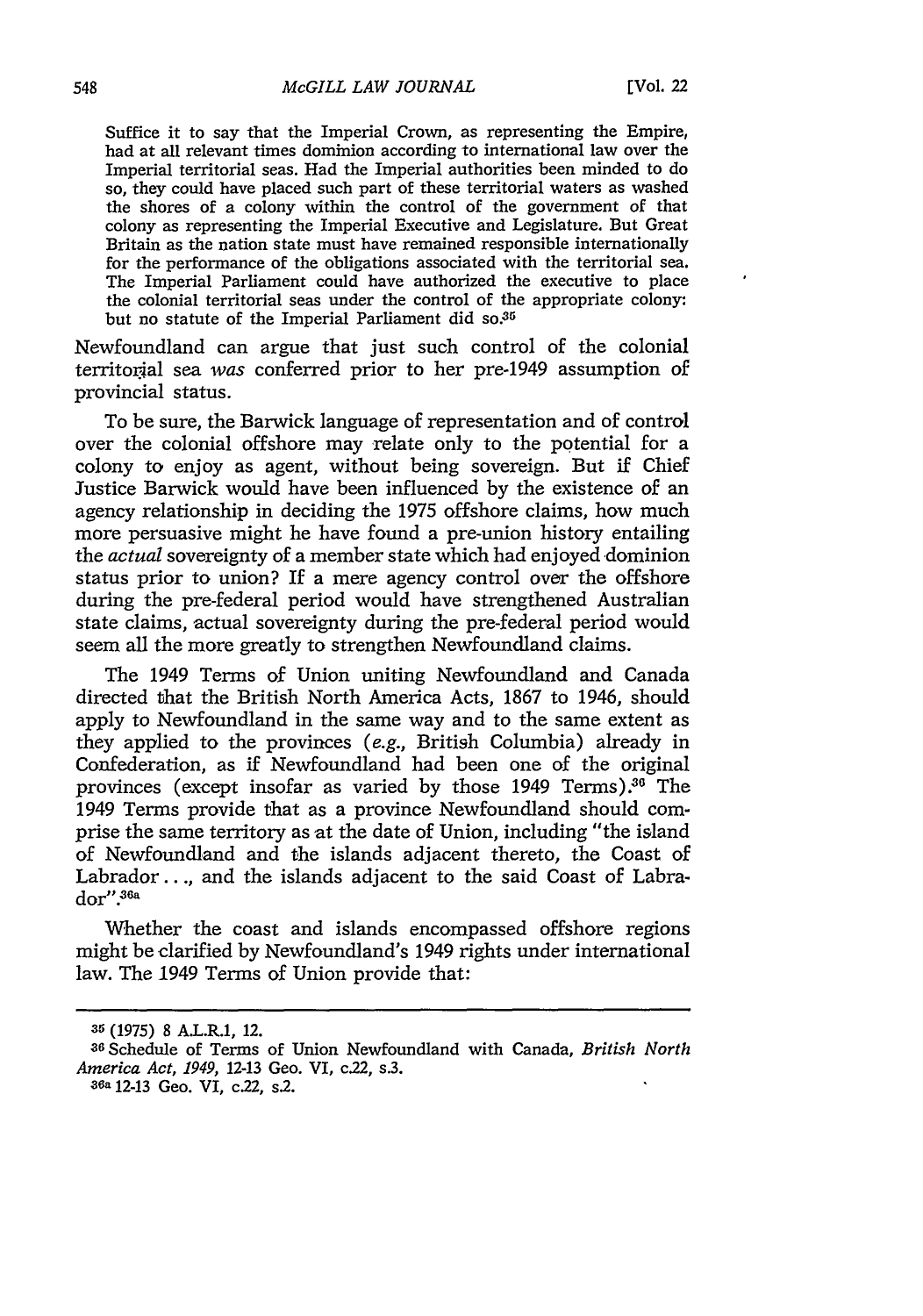Subject to these Terms, all laws in force in Newfoundland at or immediately prior to the date of Union shall continue therein as if the Union had not been made, subject nevertheless to be repealed, abolished, or altered by the Parliament of Canada or by the Legislature of the Province of Newfoundland according to the authority of the Parliament or of the Legislature under the British North America Acts, 1867 to 1946, and all orders, rules, and regulations made under any such laws shall likewise continue, subject to be revoked or amended by the body or person that made such orders, rules, or regulations or the body or person that has power to make such order, rules, regulations after the date of Union, according to their respective authority under the British North America Acts, 1867 to 1946, 36b

Perhaps Newfoundland had, arguably (thanks to international law) offshore rights, such enforceable offshore claims amounting to "laws in force in Newfoundland" as of 1949. Admittedly, the word "arguably" is *& propos* here; "laws in force" generally are understood to mean statutes and statutory regulations.

#### **3.** Newfoundland statutory law

Newfoundland began in 1893 to enact hovering legislation<sup>37</sup> exercising jurisdiction in at least a three-mile offshore belt. The *Foreign Fishing Vessels Act* of that year for example provided, in part, that any foreign fishing vessel hovering in British waters within three marine miles of any of the coasts or bays of the island might be boarded by any Justice of the Peace, Sub-Collector, Preventive Officer, Fishing Warden or Constable.<sup>38</sup> Any one of these officers was empowered to bring the foreign vessel into port, search her cargo and examine her master under oath.<sup>39</sup> These same powers were delineated in the *Foreign Fishing Vessels Act* of 190540 and again in the *Foreign Fishing Vessels Act* of 1906."-

This Newfoundland hovering legislation, and the pre-Confederation hovering legislation of other coastal provinces, is especially instructive. The Supreme Court of Canada found the 1867 federal hovering legislation inconsistent with the theory that British Columbia possessed as part of its territory the *solum* of the territorial sea.<sup>42</sup> If the converse were true, pre-Confederation colonial hovering

**<sup>36</sup>b** 12-13 Geo. VI, c.22, s.18(1).

**<sup>37</sup>***Subra,* note 9, 101.

**<sup>38</sup>***An Act respecting Foreign Fishing Vessels,* 1893, 56 Vict. c.6, s.2 (Nfld). **30 56** Vict., c.6, s.3.

**<sup>40</sup>***An Act respecting Foreign Fishing Vessels,* 1905, 5 Edw. VII, c.4, s.1 (Nfld). <sup>41</sup>*An Act respecting Foreign Vessels,* 1906, 6 Edw. VII, c.1 (Nfld).

**<sup>42</sup>***Re: Offshore Mineral Rights of British Columbia* [1967] S.C.R. 792, 806, citing *The Customs Act 1867,* 31 Vict. c.6, s.83.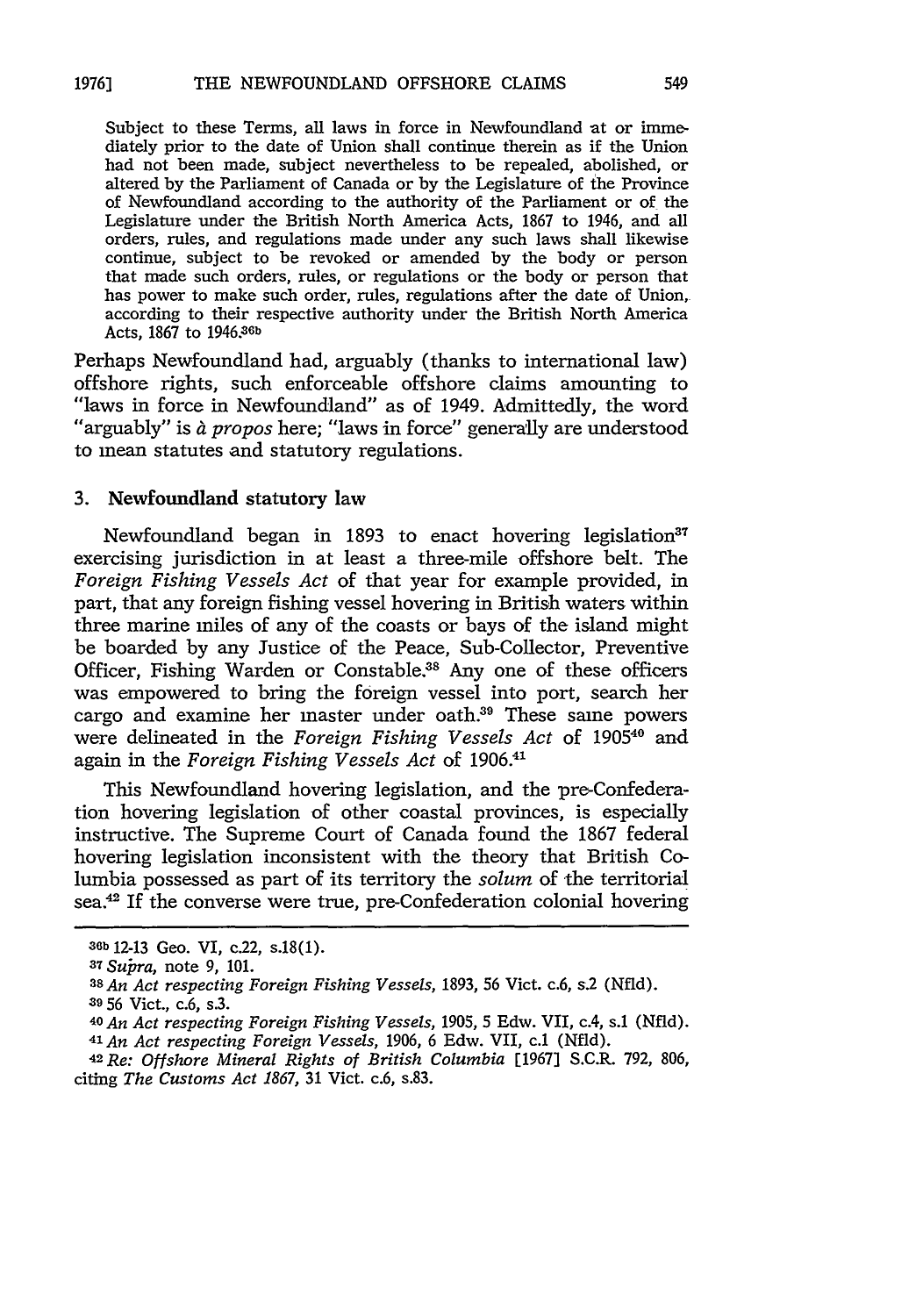legislation would 'help to establish that a colony may have possessed as part of its territory the *solum* of the territorial sea. Newfoundland and other coastal provinces could only benefit.

The *Customs Act* of March 30, 1898<sup>43</sup> was a device whereby Newfoundland exercised jurisdiction in the three mile offshore region; one provision of that Act stated that Customs officers might board any vessel at any time or place.44 The *Crown Lands Act, 1930* related to applications for the licenses of mining locations covered by the sea or public tidal waters<sup>45</sup> and to "the holder of a lease or grant of a mining location which is covered by the sea or public tidal waters **...." 46**

The *Oyster Fisheries Act* of 191647 provided that the Governor in Council might "issue leases or free grants of [and promulgate rules for] any coves, creeks, parts of the coast, lakes, rivers, or banks of this Colony".<sup>48</sup> Gerard V. LaForest in referring to the Newfoundland territorial sea/continental shelf claim calls attention<sup>49</sup> to the statute's use of the word "banks". Mr LaForest obviously refers to the definition of that word meaning an elevation beneath the sea (a shelf, shoal, or shallow).

While this surely is the plainest meaning of the word in this context, one might parenthetically note that virtually all of the numerous usages of the term relative to water in *Black's Law Dictionary*, for instance, pertain to a flowing stream.<sup>49a</sup> Some imaginative federal advocate might attempt to argue that the relationship of the 1916 *Oyster Fisheries Act* to the offshore issue would be somewhat ambiguous.

Newfoundland prior to her entry into Confederation, in at least two statutes used terminology that arguably enunciated her right to seabed jurisdiction even beyond the three-mile limit, the *Oyster Fisheries Act* of 191650 pertaining to the "banks" of Newfoundland, and the *Crown Lands Act, 193051* regulating mining sites beneath the sea or public tidal waters.

*<sup>43</sup> The Customs Act,* 1898, 61 Vict., c.13 (Nfld).

<sup>44</sup>*Ibid.,* s.152.

*<sup>45</sup> The Crown Lands Act, 1930,* 21 Geo. V, c.15, s.168 (Nfld). *<sup>46</sup>Ibid.,* s.170.

*<sup>4</sup>T Of the Propagation and Protection of Oysters,* C.S.N. 1916, c.165. *<sup>48</sup>Ibid.,* s.1-2.

*<sup>49</sup>Supra,* note 9, 102, 107.

*<sup>49</sup>a Black's Law Dictionary* 4th Rev. (1968), 183.

*<sup>50</sup>Supra,* note 47.

*<sup>51</sup> Supra,* note 45.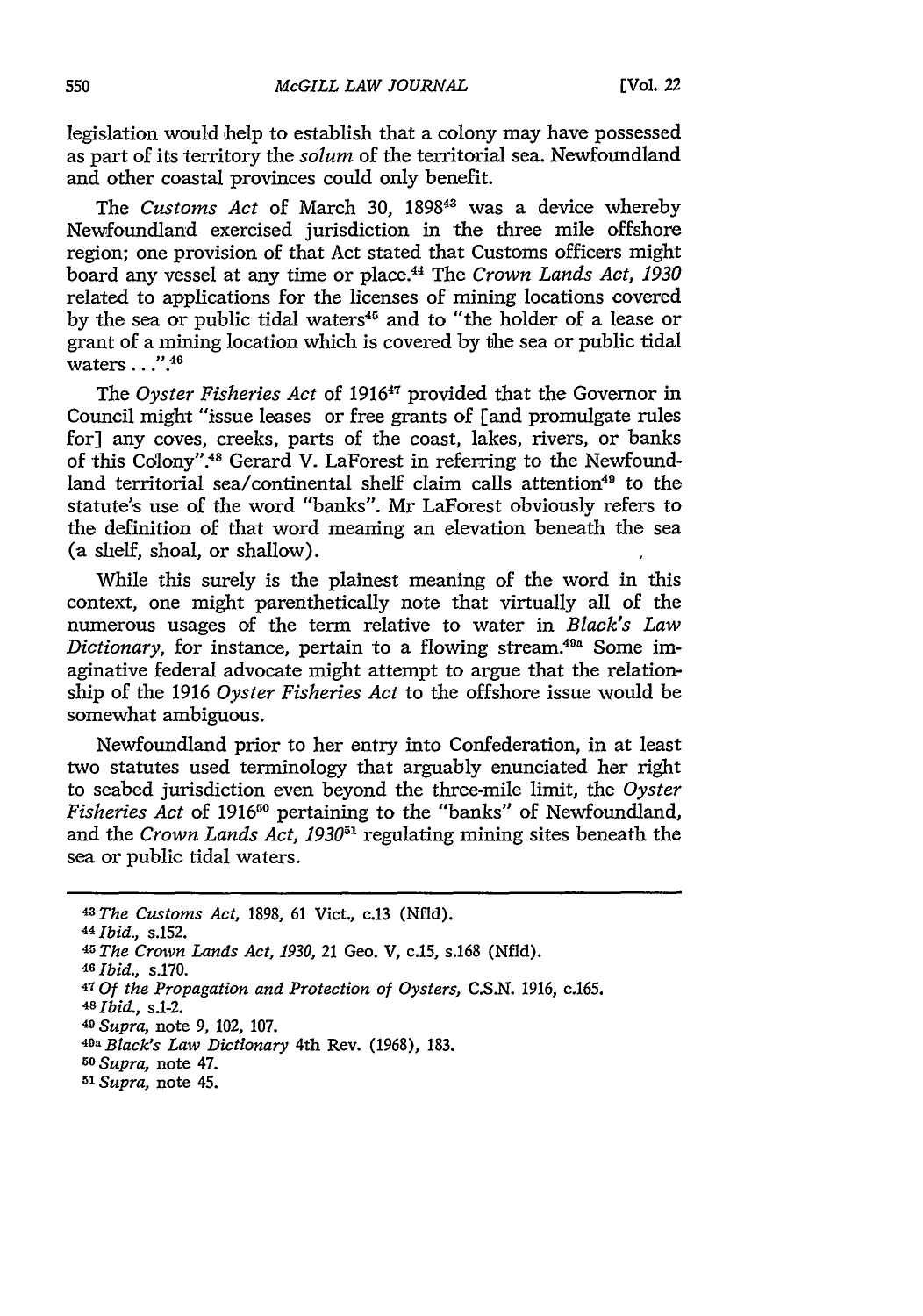### 4. Newfoundland judicial opinions

Pre-Confederation Newfoundland judicial decisions lend some weight to her offshore claims. The judgment in the 1875 case of *Anglo-American Telegraph Co. v. Direct United States Cable Co.52* was written by Chief Justice Hoyles of the Newfoundland Supreme Court and thereafter reviewed and affirmed by the full court. A telegraph cable had been laid for a distance of approximately thirty miles within the headlands of Conception Bay in Newfoundland, a bay about twenty miles wide at its mouth. The cable was laid farther than three miles from the inner shores of the bay.<sup>53</sup> Chief Justice Hoyles determined that the laying of this cable by the defendants violated an Act of the Newfoundland legislature prohibiting any but the Newfoundland Company from extending, entering upon or touching any part of Newfoundland or the coast thereof, or of the islands or places within the jurisdiction of Newfoundland with any telegraph cable from any other place whatsoever.<sup>54</sup>

The defendants contended that due to its location the cable failed to fall within the jurisdiction of Newfoundland, both the Imperial and Newfoundland jurisdictions being restricted to three miles from the inner shore of the bay. The defendants added that even if the Imperial jurisdiction reached to three miles from the outer coast, that of Newfoundland was limited by the inner line, and that the floor of Conception Bay constituted neither a part of Newfoundland nor a coast thereof, nor was it an island or place within the meaning of the statute.

The Chief Justice replied:

I hold that the territorial jurisdiction of the sovereign extends'to three miles outside of a line drawn from headland to headland of the bay, [citations omitted], that the local government being the Queen's government, representing and exercising within the limits of the Governor's commission, which contains nothing restrictive upon this point, her authority and jurisdiction is, in this respect, the same with the Imperial government; that this authority and jurisdiction existed in the local government prior to the grant of representative institutions to the colony; that such grant, while it enlarged the powers, neither added to nor lessened the territorial jurisdiction of the local government, and that, subject to the royal instructions and the Queen's power of dissent, the Acts of the local legislature have effect and operation to the full extent of that territorial jurisdiction.<sup>55</sup>

**<sup>52</sup>**(1875) 6 Nfld. L.R. 28.

*<sup>3</sup>Ibid.,* 32.

<sup>5</sup>*Ibid.,* **32-33.** *55, Ibid., 33.*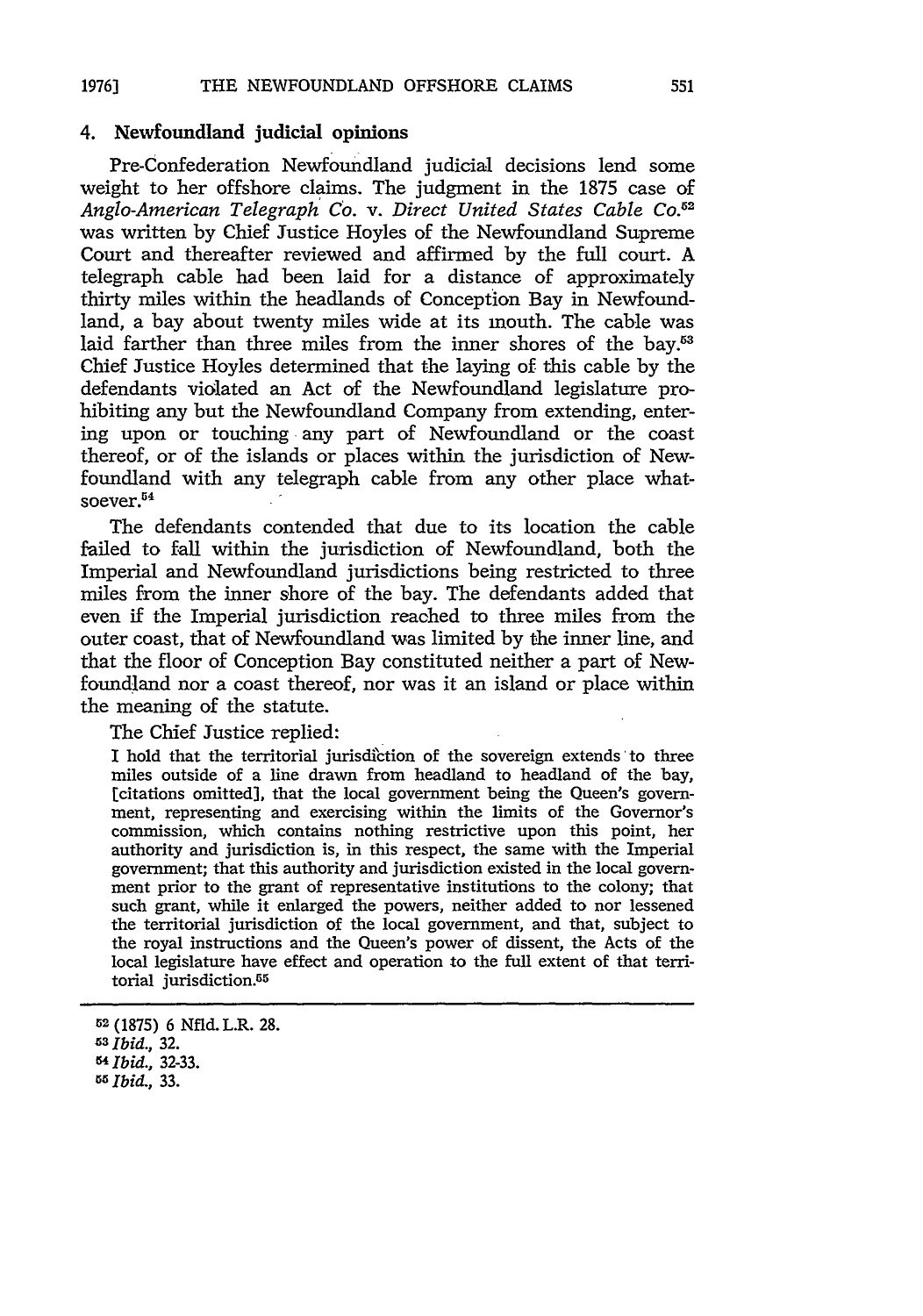Upon appeal to the Privy Council, the dictum of Chief Justice Hoyles that the jurisdiction of the Newfoundland government reaches three miles beyond a line drawn from headland to headland of Conception Bay went unremarked.<sup>56</sup> Admittedly, the Privy Council stated that it had no need to discuss the questions that had been raised in the case of R. v. *Keyn.* It found Conception Bay to be a bay within Newfoundland<sup> $57$ </sup> if only for historical reasons.<sup>58</sup>

The Newfoundland Supreme Court judgment in the 1888 case of *Rhodes v. Fairweather*<sup>59</sup> related to the slaughter of seals, allegedly in violation of Newfoundland statute. All of the seals killed were beyond the three-mile limit.<sup>60</sup> Chief Justice Carter held that the application of the Newfoundland law more than three miles off the coast was beyond the jurisdiction of Newfoundland.<sup>61</sup> But in defining the territorial jurisdiction of the courts of Newfoundland the Chief Justice quoted with approval the passage from *Anglo-American Telegraph Company.2* Justice Little (in a separate opinion) agreed with the Chief Justice that the statute was beyond the compass of Newfoundland's jurisdiction.<sup>63</sup> Justice Pinsent (dissenting) offered a territorial sea dictum consistent with those of Hoyles and Carter: "I take it to be a sound doctrine as a general proposition that the limits of colonial jurisdiction extend to only three miles from the shore..." $64$ 

Following the decision in *Rhodes* the Colonial Office solicited the assessment of the Law Officers, who on December 27, 1888 responded:

We are of opinion that, unless specially authorized by Imperial legislation, it is not within the power of the Colonial Legislature to legislate generally for the regulation of fisheries *outside* the three mile limit. [italics added]. The Colonial Legislature could make laws for the peace, order and good government of the Newfoundland fisheries, and, under that power, might control the crews of ships engaged in such fisheries, even though they might be registered elsewhere than in the colony. Indirectly the colony might thus obtain jurisdiction, in respect of acts done outside the territorial waters of Newfoundland, in the case of ships which had come within

*Ibid.,* Appendix, i. *Ibid.,* xix. *Ibid.,* xviii. (1888) 7 Nfid. L.R. 321. *Ibid.,* 323. *Ibid.,* 325-26. *62 Ibid.,* 324. *Ibid.,* 338-48 (Little J., concurring). *Ibid.,* at 333 (Pinsent **I.,** dissenting).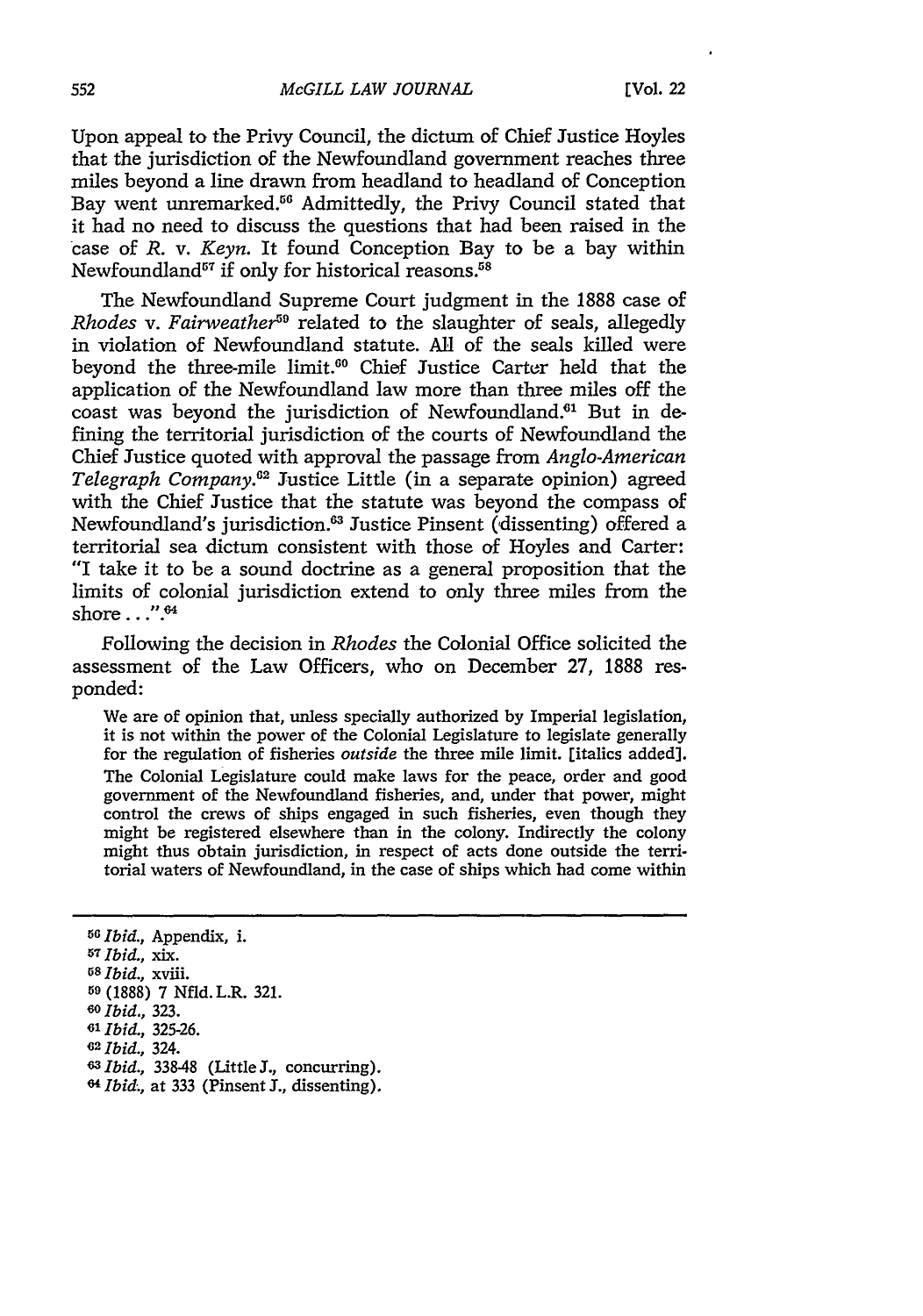the provisions of the Colonial Statute, as, for instance, by taking without a licence.<sup>65</sup>

In this back-handed fashion the Law Officers implicitly recognized the role of the Newfoundland legislature in exercising jurisdiction *inside* the three mile limit.

On the other hand, consider this sceptical appraisal of the Law Officers' opinions in the Australian offshore context by Chief Justice Barwick in the *New South Wales* case:

A large number of opinions of law officers of the Imperial Crown were pressed upon us in an endeavour to establish the proposition that the colonies possessed, as it were in their own right, territorial seas. Of course, however persuasive in some circumstances, and however eminent such law officers were or proved to be, their opinions are not precedents nor, in any sense, binding. Their opinions speak of the territorial seas of the colony, a description which, though involving a degree of ambiguity, I am prepared to assume meant, without being convinced that it did mean, that such seas were under the control of the colony. But I have no doubt that these law officers, who did not have to put their minds to the question now before this court, could quite easily speak of the territorial seas of the colony and conclude that a law was good because, though plainly connected with the colony's affairs, it operated in the territorial sea. Yet it seems to me that if they meant that such seas were either colonial "property" or under colonial dominion, they were under a basic misconception. The territorial seas in themselves were not, in my opinion, source or subject of colonial power or authority. The colonial laws which those officers supported in their opinions all touched and concerned the colony and its welfare and in later times would be accepted as valid extra-territorially operating laws.<sup>65a</sup>

Mr Justice Mason added:

There is, ... no basis on which the suggestion sometimes made in the British law officers' opinions in the nineteenth century that territorial waters formed part of the territory of the colonies can be supported. The persuasive effect of these opinions is in any event diminished by the contrariety of view which they express.<sup>65b</sup>

These comments, of course, would tend to undermine any argument based upon the *Rhodes* case and the 1888 assessment of the Law Officers.

The Newfoundland Supreme Court judgment in the 1889 case of The Queen v. Delepine<sup>66</sup> related to convictions for violation of the

**05a** 8 A.L.R. **1,** 14.

**M5b** 8 A.L.R. **1,** *89 per* Mason J. Justice Jacobs' examination of the advice of the Law Officers concluded similarly: 8 A.L.R. **1, 111.**

**<sup>60</sup>**(1889) 7 Nfid. L.R. 378.

<sup>&</sup>lt;sup>65</sup> Quoted by D.P. O'Connell, "Australian Coastal Jurisdiction" in D.P. O'Connell (ed.), *International Law in Australia* (1966), 246, 277, citing **C.O.1** Law Officers' Opinions, vol.iv, no.134.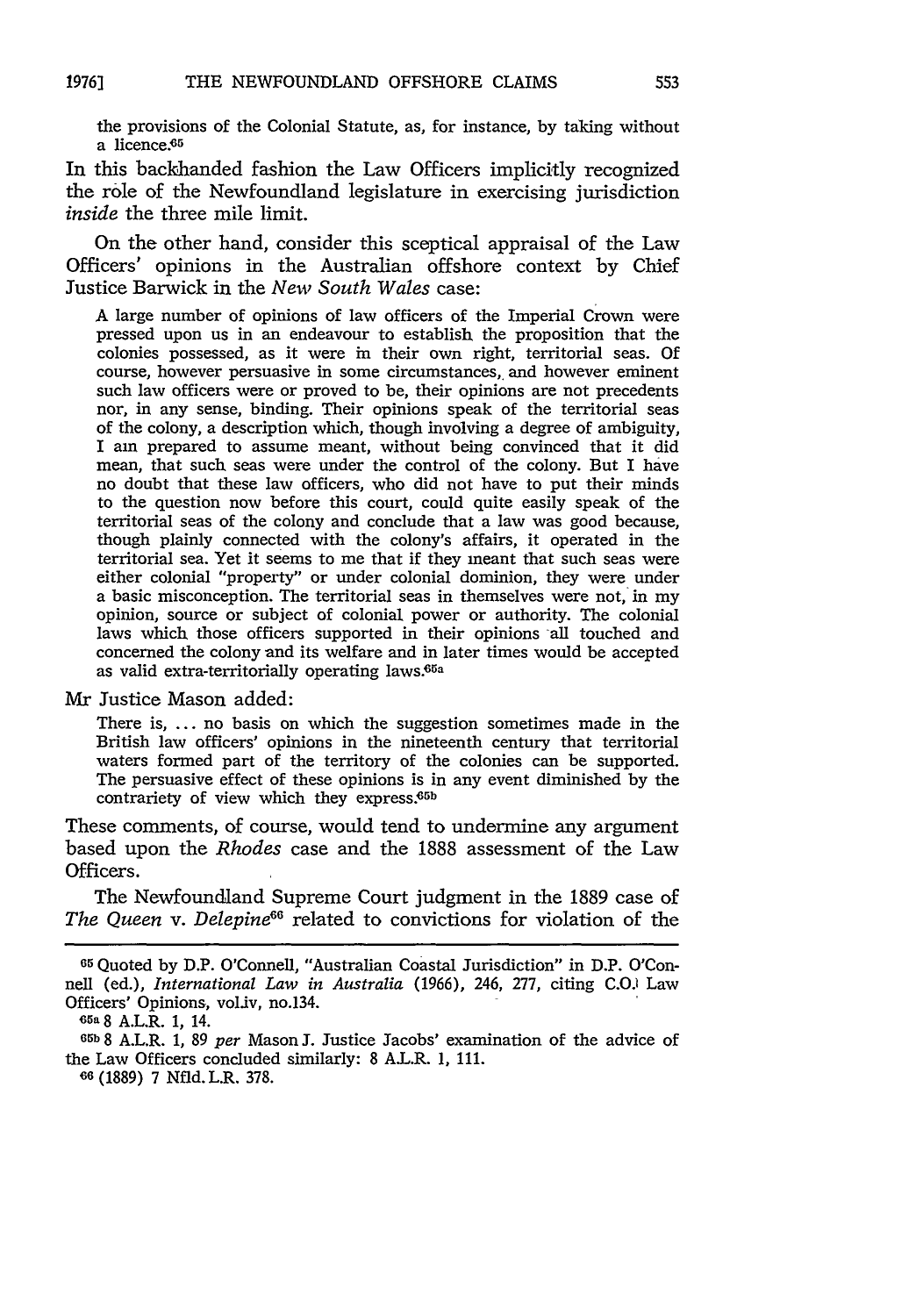*Newfoundland Bait Act,* the appellants having' been seized while outside the three mile limit. In handing down the opinion of the Court, Justice Little again quoted the same passage from *Anglo-American Telegraph Company* that had been quoted in *Rhodes.1* Justice Little recalled that the former case had been affirmed **by** the Privy Council on appeal,<sup>68</sup> and immediately after quoting the by now familiar words of Justice Hoyles he offered a dictum of his own:

There should, then, be no question as to the liability and amenability of any foreign ships for offences committed **by** the crews thereof within the territorial waters of this colony, contrary to the public laws of the legis- lature made for the protection of our revenues, fisheries, or other public interests.<sup>69</sup>

With this, Justice Little joined Carter and Pinsent in providing territorial sea dicta affirming the jurisdiction of Newfoundland. Carter, Pinsent and Little **JJ.** (all of whom sat simultaneously) appear to have constituted the entire Court, and their views, therefore, could reflect a unanimity of thinking on the matter.

**Of** course, this entire "line of authority" stems from the single dictum of a colonial Chief Justice, upon which the Privy Council studiously avoided any comment. Yet the insistent repetition of dicta affirming Newfoundland jurisdiction must be considered in order to understand the contemporary Newfoundland point of view.

But in any event, the mere exercise in the offshore region of colonial authority as reflected in statutory and case law does not in itself demonstrate a blanket jurisdiction over the 6ffshore area. As Justice Mason wrote in the *New South Wales* case:

This power and jurisdiction were exercisable in an appropriate case **by** a colonial legislature possessing power to legislate for the peace, order order and good government of a colony was wide enough to enact laws applying to territorial waters and beyond.<sup>69a</sup>

The language ohosen **by** the Law Officers in **1888** tied the power of the colonial legislature to legislate for the offshore to the peace, order and good government of the colony itself, but did not necessarily see the offshore as itself a portion of the colony.

## **5.** The other Atlantic Provinces

The British Columbia *Re: Offshore Mineral Rights* case affected the claims of all the maritime provinces. Nova Scotia offshore claims

**<sup>67</sup>***Ibid.,* **385-86. <sup>68</sup>***Ibid.,* **385.** *<sup>69</sup>Ibid.,* **386. 69a 8** A.L.R. **1,** *90 per* Mason **1.**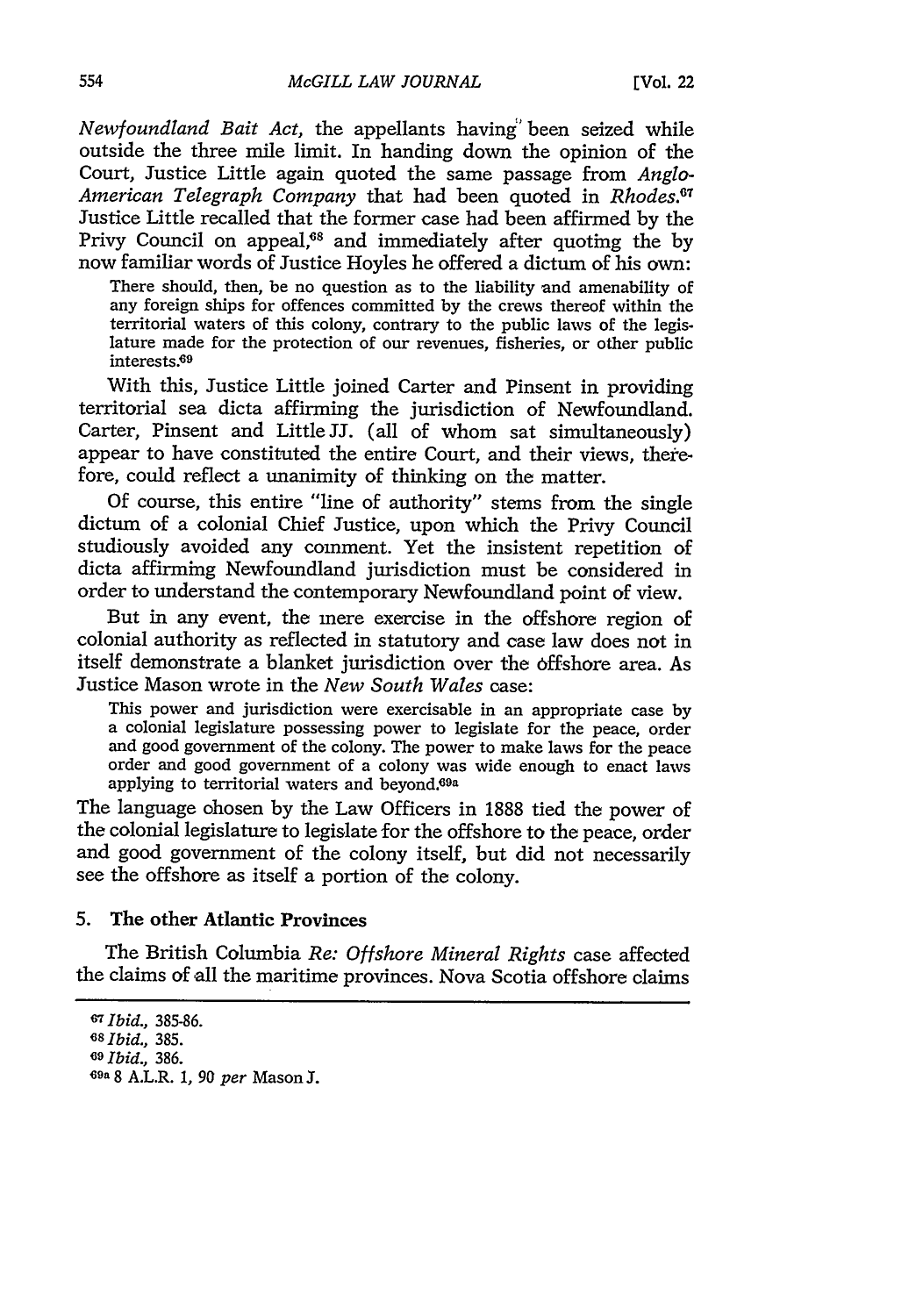rested upon various statutory and other pieces of evidence. In the early commissions to the governors of both Nova Scotia and New Brunswick each province was so defined as to include all islands within a certain distance from the coast and "all the rights, members and appurtenances thereunto belonging".<sup>70</sup> In the Royal Commission to Lord Elgin of September 1, 1846 the boundaries of Nova Scotia were described thus:

Our said Province of Nova Scotia in America, the said Province being bounded on the westward by a line drawn from Cape Sable across the entrance to the centre of the Bay of Fundy; on the northward by a line drawn along the centre of the said Bay to the mouth of the Musquat River by the said river to its source, and from thence by a due East line across the Isthmus into the Bay of Verte; on the Eastward by the said Bay of Verte and the Gulf of St. Lawrence to the Cape of Promontory called Cape Breton in the Island of that name, including the said Island, and also including all Islands within six Leagues of the Coast, and on the Southward by the Atlantic Ocean from the said Cape to Cape Sable aforesaid, including the Island of that name, and all other Islands within forty leagues of the Coast, with all the rights, members and appurtenances whatsoever thereunto belonging.<sup>71</sup>

Perhaps such early commissions in some degree distinguished the cases of Nova Scotia and of New Brunswick arising after the *Re: Offshore Mineral Rights* case from that of the Australian states. As Chief Justice Barwick reminded the *New South Wales* litigants, there was:

... nothing in the Constitution granted to any of the colonies which supports the view that thereby the boundaries, or the territorial description, of the colony were or was enlarged. Local autonomy replaced representative government of limited capacity; but still only in relation to colonial affairs, of which, in my opinion, .the control of the territorial seas and subjacent soil did not form part.<sup>71a</sup>

At least something along these lines did support the Nova Scotia and New Brunswick offshore claims after 1967.

Nova Scotia prior to Confederation successfully exercised her offshore jurisdiction in the three-mile territorial zone. In 1770 it

*<sup>70</sup>Supra,* note **9,** 87.

<sup>71</sup>Description supplied by Department of the Attorney General of Nova Scotia officials to G. LaForest, quoted *ibid.,* 86 fn.8.

<sup>71</sup>a 8 A.L.R. **1,** 14. Or as Chief Justice Barwick elsewhere put it:

<sup>&</sup>quot;What was involved in the process of colonization in the case of the Australian colonies was the placing under delegated government defined areas of land. No alienation of property or of rights was involved. Nothing in the least comparable to the consequences of a conveyance of land occurred upon or by the act of establishing a colony. No *ad medium filum* analogy is available. The colonies were colonies in the classical sense of that word" (at p.12).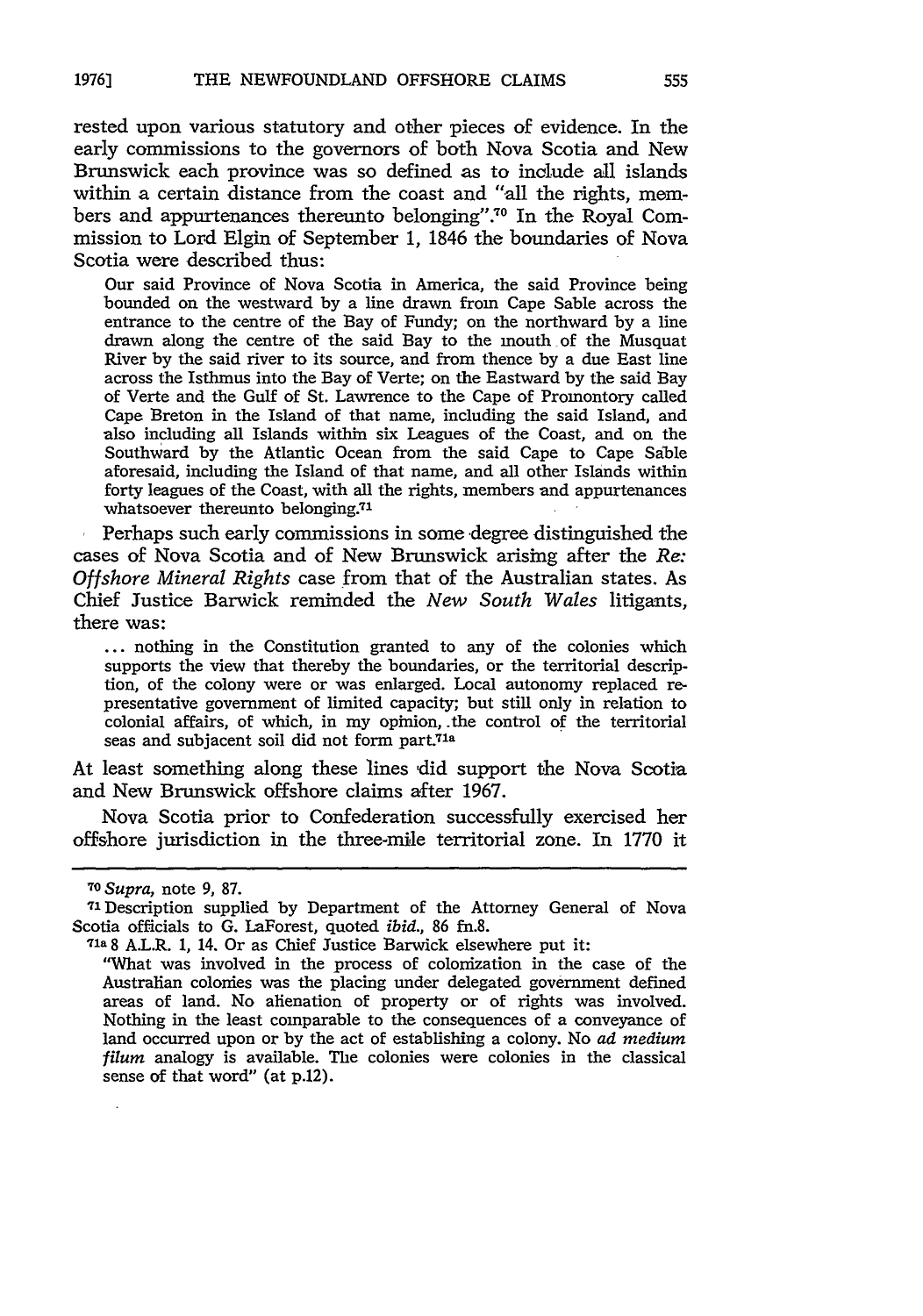enacted a statute providing that should fishermen in any vessels within three leagues of the shores of the province throw into the sea any heads, bones or other offal of the fish they had taken, they would be liable to a fine of five pounds.<sup>72</sup> The Nova Scotia hovering act of March 12, 1836 empowered customs and excise officers and sheriffs and magistrates to board any vessel within three marine miles of the coast, to search each such vessel's cargo, and in some instances to forfeit the ships and cargoes.73 Mr LaForest recalls that the hovering acts of Nova Scotia, Prince Edward Island and New Brunswick clearly were consistent with the thinking of the Crown because British orders-in-council confirmed them; they surely would have been disallowed had they violated British policy.<sup>74</sup>

In the January 9, 1963 opinion of the Nova Scotia Supreme Court in the case of *Re: Dominion Coal Co. Ltd and County of Cape Breton75* a question at issue was whether a submarine mine in Spanish Bay within three miles of the Nova Scotia coast<sup>76</sup> was assessable by Cape Breton County. Chief Justice Isley made an important assumption when he held that it was not:

In my opinion, the fact that the Crown in the right of Nova Scotia owns the coal under the marine belt (assuming, but not deciding, this to be the case) has no bearing on the question whether the marine belt is part of the county.77

The Isley assumption that Nova Scotia owned the submarine coal that was in question seemed encouraging to post-1967 Nova Scotia territorial sea and continental shelf claims. However, Chief Justice Isley explained in this way his determination that the Cape Breton County assessment must fail:

I think that the outside limit of a county at common law is low-water mark (not high-water mark) and that this is clear from the opinions of numerous Judges who expressed opinions in *The Queen v. Keyn.<sup>78</sup>*

Any salute to *Keyn* must (at least slightly) seem to weaken provincial offshore claims; it was seen above how the Supreme Court of Canada invoked *Keyn* at provincial expense.

On the other hand, in *Dominion Coal* Justice Currie did offer a more friendly assessment of Nova Scotia's position:

**7** (1963), 40 D.L.R. (2d) 593.

*<sup>76</sup>Ibid.,* 597.

*<sup>77</sup>Ibid., 601, <sup>78</sup>Ibid., 599.*

**<sup>72</sup>** 1770, 10 Geo.III, c.10 (N.S.).

**<sup>73</sup>** 1836, 6 Wm.IV, c.8 (N.S.)

**<sup>74</sup>***Supra,* note 9, 101, citing "Proceedings in the North Atlantic Fisheries Arbitration, 1910", Washington (1912), vol.5, appendix to the Case of Great Britain, 962, *963,* 1055.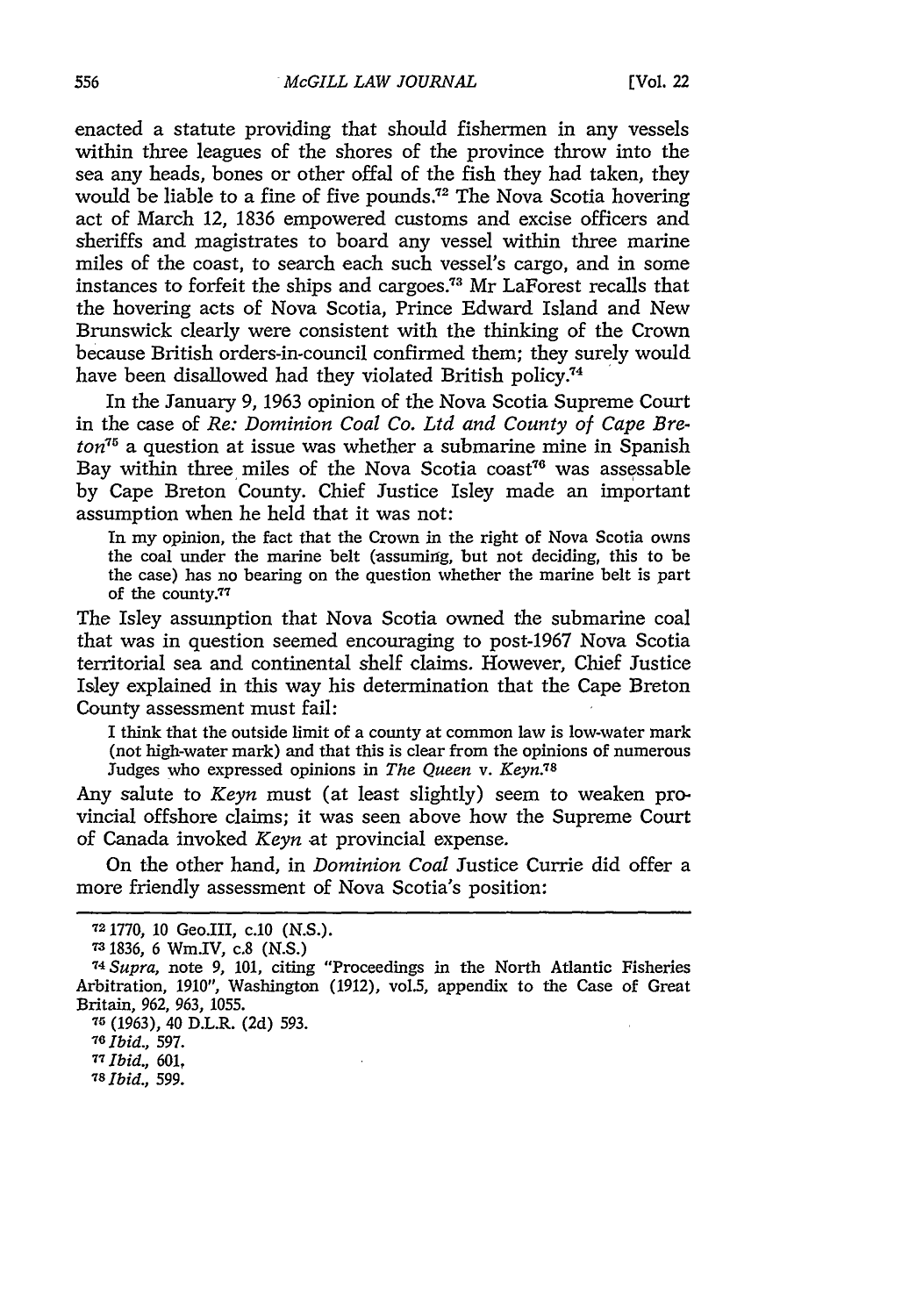Prior to Confederation of Canada, Nova Scotia exercised jurisdiction over an area of territorial waters three miles in width measured from its coasts, bays and rivers. See particularly the "hovering" Act, 1836, 6 Win. IV, c.8, approved by the King in Council, thus recognizing that the control and administration of these waters reposed in the Province of Nova Scotia. By virtue of s.109, *B.N.A. Act,* all property rights held by Nova Scotia before Confederation were retained: [citation omitted]. The subsoil in territorial waters belongs to the Provinces rather than to Canada, subject to certain reservations in the *B.N.A. Act.* [citations omitted] Since Confederation Nova Scotia has exercised exclusive jurisdiction and administration over the submarine coal areas of the Province, as is evidenced by the many statutes, leases, grants, *etc.79*

But this solid-sounding declaration is *obiter* and of limited consequence.

Prior to Confederation, New Brunswick successfully exercised her offshore jurisdiction in the three-mile territorial zone. An Act of May 3, 1853 granted Fisheries Wardens the power to designate fit places for the deposit of fish offal (gurry grounds), defendants casting offal overboard into the waters of or near Grand Manan Island being liable to a five pound fine.80 An 1854 Act gave the Governor in Council the authority to make regulations for the management and protection of seacoast fisheries, or around any island of the New Brunswick coast within three marine miles of the low-water mark, offenders being liable to a fifteen pound fine and ten days incarceration.<sup>81</sup>

The April 22, 1932 Supreme Court of New Brunswick Appellate Division opinion in *Rex v. Burt*<sup>82</sup> assessed the November 7, 1931 seizure in the Bay of Fundy of Captain Burt's schooner laden with intoxicating liquor approximately one and three-quarter miles offshore. Defendant Burt was charged with and convicted of having liquor in his possession within the Province of New Brunswick in violation of the 1927 *Intoxicating Liquor Act.82a* Justice Baxter wrote for the Court:

The first question to be answered *[sic],* and the most important in the case, is whether the *locus* of the seizure, approximately one and threequarter miles from the shore, is part of the Province of New Brunswick.

By the Royal Instructions issued to Governor Carlton upon the separation of what is now the Province of New Brunswick from the Province of'Nova Scotia, the southern boundary of the new Province was defined as "a line in the centre of the Bay of Fundy from the River Saint Croix aforesaid to

**<sup>19</sup>***Ibid.,* 620 (Currie J., dissenting in part).

**<sup>80 16</sup>** Vict., c.39, s.5 (N.B.).

**<sup>81</sup>** R.S.N.B. 1854, c.101, s.6.

**<sup>82</sup>** (1932) 5 M.P.R. 112.

**<sup>82</sup>a** *An Act to Regulate and Control the Sale of Liquor,* **17** Geo.V, c.3 (N.B.).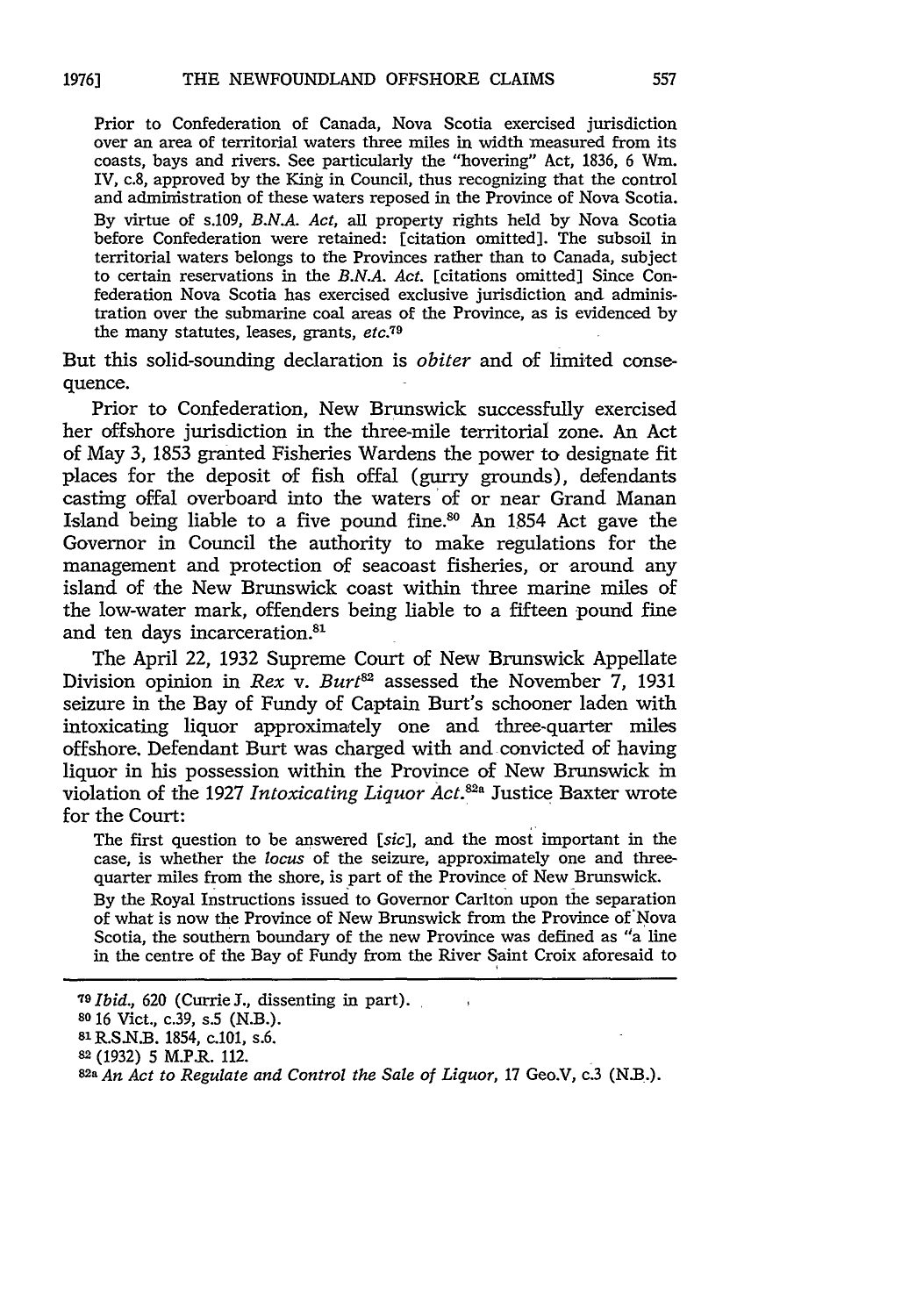the mouth of the Musquat (Missiquash) River" clearly indicating the claim of Great Britain at that time to the whole of the Bay of Fundy as a portion of her territory. Upon this the Crown bases the contention that the Bay is a *mare clausum.* In its largest sense this may be a political rather than a legal question. [citation omitted] It is sufficient for the disposition of the present appeal to say that, as the greater includes the less, the three-mile limit was undoubtedly treated as part of the new Province. The exercise of jurisdiction over the lesser limit is now so generally admitted in international law that I do not think it is open to questio area at least. Whether the three miles are to be measured from the coast or from low water mark is another point which does not fall to be decided here.<sup>83</sup>

In recognizing that "the greater includes the less" Justice Baxter premised the holding upon both the ground that the Bay of Fundy constitutes waters internal to New Brunswick, and the ground that New Brunswick enjoyed rights in the three mile offshore region. (The 1967 Supreme Court of Canada considered only the former as a premise of its holding.)<sup>84</sup> As Justice Baxter would add in the February 14, 1934 Supreme Court of New Brunswick Appellate Division opinion in *Filion v. New Brunswick International Paper Company:85*

*The soil right within the three mile limit must have been in the Province* or if the area were included in the harbour of Dalhousie it may have passed to the Dominion by the British North America Act so far as the area formed a part of that harbour at Confederation.<sup>86</sup>

It had been pointed out that, particularly as to their continental shelf claims after 1967, Nova Scotia and New Brunswick were aided by the fact that the early commissions establishing these provinces included all of the rights and appurtenances to the described regions; the continental shelf doctrine developed in large part through the concept of appurtenance. $87$  As the International Court of Justice held in the *North Sea Continental Shelf Cases* in 1969:

**-** the right of the coastal State to its continental shelf areas is based on its sovereignty over the land domain, of which the shelf area is the natural prolongation into and under the sea. From this notion of *appur-*

*<sup>83</sup>Ibid.,* 117-18.

**<sup>85</sup>**(1934) 8 M.P.R. 89.

**<sup>86</sup>***Ibid.,* 95 (italics added). *<sup>8</sup>*

*<sup>7</sup>Supra,* note 9, 107 (citing scholarly authorities).

**<sup>84</sup>**Re: *Offshore Mineral Rights of British Columbia* [1967] S.C.R. 792, 809. LaForest, *supra*, note 9, 102: "Though the Supreme Court of Canada ... refers to the case as one dealing with inland waters, the fact is that it was based on both grounds, and indeed, Chief *[sic]* Justice Baxter appears to have had more confidence in the holding that the area in question was within New Brunswick because it was within three miles of the coast."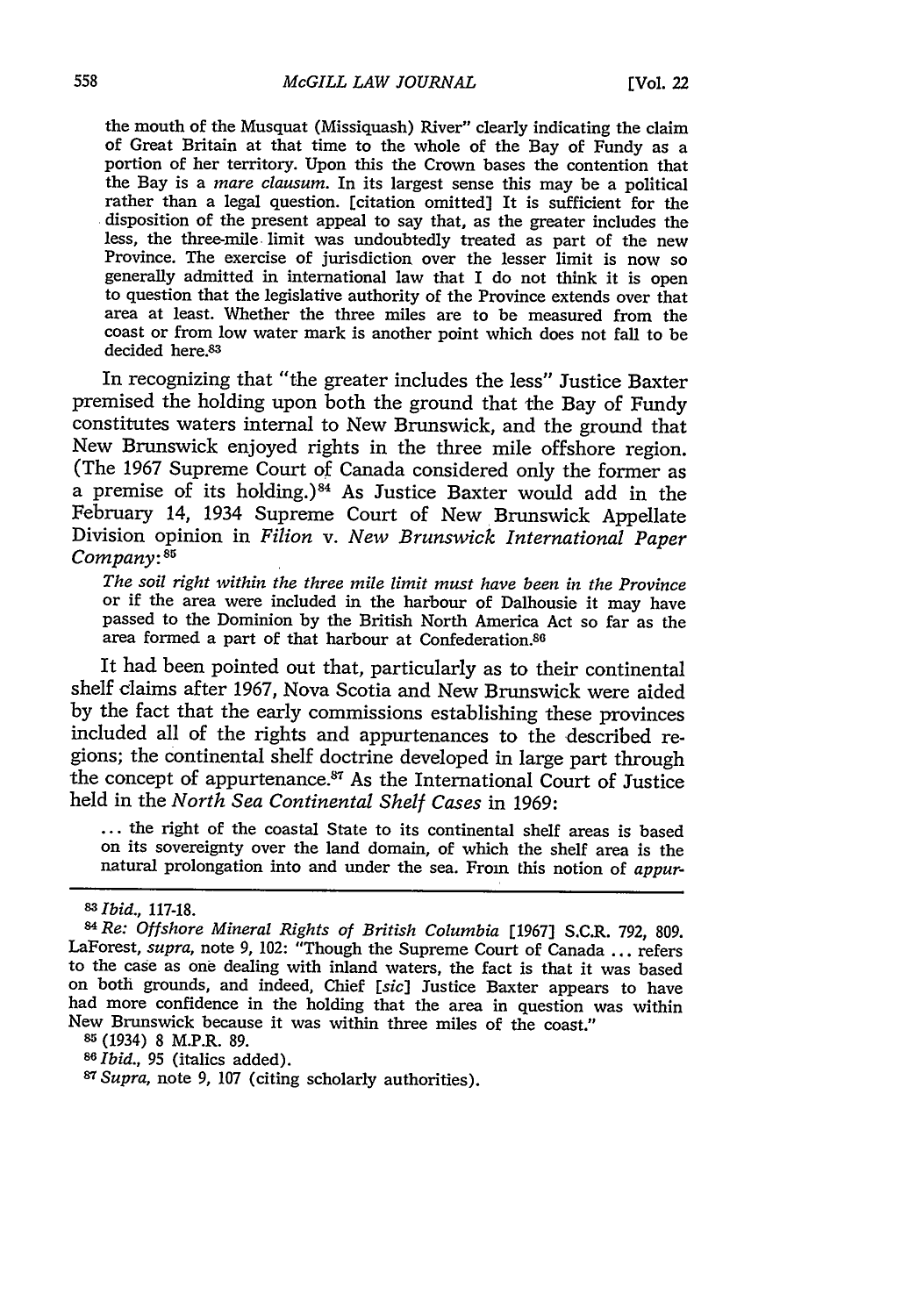*tenance* [italics added] is derived the view which, **...** the Court accepts, that the coastal States rights exist *ipso facto* and *ab initio* without there being any question of having to make good a claim to the areas concerned, or of any apportionment of the continental shelf between different States.<sup>88</sup>

And as in that three party continental shelf case the Court then reiterates:

 $\dots$  fundamental  $\dots$  appears to be the principle  $-$  constantly relied upon by all the Parties  $-$  of the natural prolongation or continuation of the land territory or domain, or land sovereignty of the coastal State, into and under the high seas, via the bed of its territorial sea which is under the full sovereignty of that State. There are various ways of formulating this principle, but the underlying idea, namely of an extension of something already possessed, is the same, and it is this idea of extension which is, in the Court's opinion, determinant. Submarine areas do not really appertain to the coastal State because  $-$  or not only because  $-$  they are near it. They are near it of course; but this would not suffice to confer title, any more than, according to a well-established principle of law recognized by both sides in the present case, mere proximity confers *per se* title to land territory. What confers the *ipso jure* title which international law attributes to the coastal State in respect of its continental shelf, is the fact that the submarine areas concerned may be deemed to be actually part of the territory over which the coastal State already has dominion,  $-$  in the sense that, although covered with water, they are a prolongation or continuation of that territory, an extension of it under the sea.<sup>88a</sup>

The commission to Governor Patterson establishing as a separate colony Prince Edward Island (which at that time was known as the Island of Saint John) describes it as "our island of Saint John, and Territories adjacent thereto in America, and which now are or which heretofore have been dependent thereupon. **.".8** Prince Edward Island's 1843 hovering act empowered officers throughout the Island to board any vessel hovering within three marine miles of the coast in order to enforce fishing regulations and prevent smuggling.<sup>90</sup>

It must be pointed out that the continental shelf claim of Prince Edward Island after 1967 could have been but little facilitated by the fact that the commission establishing the colony included the adjacent territories. As the International Court of Justice has noted, specifically in relation to the terminology of adjacency, continental

*<sup>88</sup>North Sea Continental Shelf Cases* **[1969]** I.CJ. 3, **30.**

**<sup>88</sup>a** *Ibid.,* 32.

**<sup>89</sup>**Quoted in Laforest, *supra,* note 9, 87, citing Can.Sess.Pap. 1883, no.70, 2. **90 6** Vict., c.14 (P.E.I.).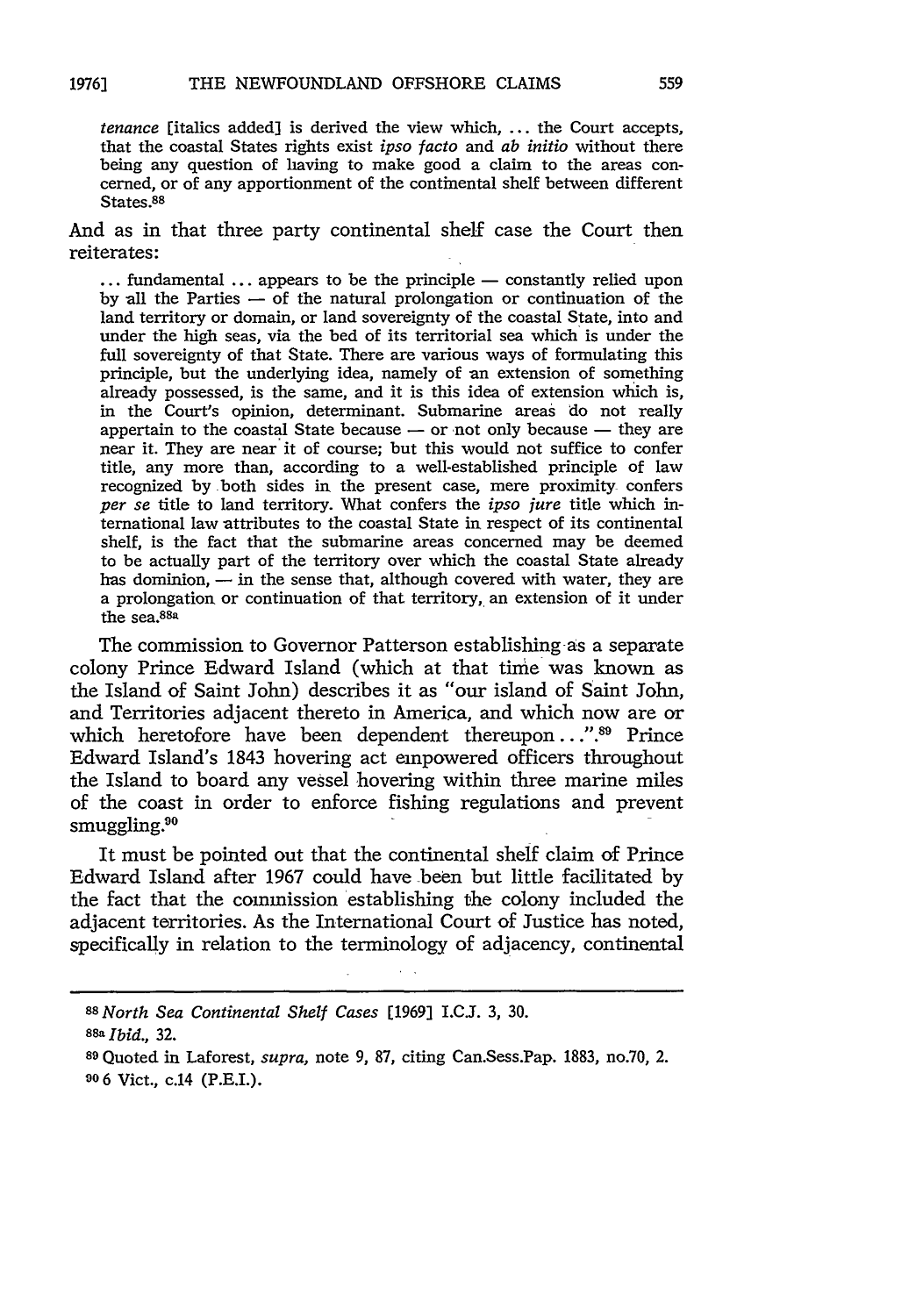shelf language is "imprecise"<sup>91</sup> and "capable of a considerable fluidity of meaning".<sup>92</sup>

#### **6.** Newfoundland and the World Court

Cabot Martin has asserted aggressively that the pre-Confederation scope of jurisdiction claimed by Newfoundland, as evidenced in her various statutes, should not distract from the underlying fact that coastal state continental shelf rights prevail *ipso facto.3* For this he relies upon the decision of the International Court of Justice in the *North Sea Continental Shelf Cases.9 <sup>4</sup>*

In a critical paragraph rejecting the continental shelf delimitation "just and equitable share" doctrine proposed by the Federal Republic of Germany, the International Court of Justice went to the very heart of international law as it pertains to the continental shelf:

**...** important is the fact that the doctrine of the just and equitable share appears to be wholly at variance with what the Court entertains no doubt is the most fundamental of all the rules of law relating to the continental shelf, enshrined in Article 2 of the 1958 Geneva Convention, though quite independent of it,  $-$  namely that the rights of the coastal State in respect of the area of continental shelf that constitutes a natural prolongation of its land territory into and under the sea exist *ipso* facto and *ab initio,* by virtue of its sovereignty over the land, and as an extension of it in an exercise of sovereign rights for the purpose of exploring the seabed and exploiting its natural resources. In short, there is here an inherent right. In order to exercise it, no special legal process has to be gone through, nor have any special legal acts to be performed. Its existence can be declared (and many States have done this) but does not need to be constituted. Furthermore, the right does not depend on its being exercised. To echo the language of the Geneva Convention, it is "exclusive" in the sense that if the coastal State does not choose to explore or exploit the areas of shelf appertaining to it, that is its own affair, but no one else may do so without its express consent.<sup>95</sup>

**9'** [1969] I.C.J. 3, 30.

 $94$ <sup>[1969]</sup> I.C.J. 3. *95Ibid.,* 23, para.19.

**<sup>92</sup>***Ibid.*

**<sup>93</sup> C.** Martin, *Newfoundland's Case on Offshore Minerals: A Brief Outline* (1975) 7 OttawaL.R. 34, 36. For a pro-federal government discussion of the Newfoundland offshore issue, see A. Kovach, *An Assessment of the Merits of Newfoundland's Claim to Offshore Mineral Resources* (1975) 23 Chitty's LJ. 18. For the most recently published analysis of the Newfoundland offshore, see J. Ippolito, *Newfoundland and the Continental Shelf: From Cod to Oil and Gas* (1976) 15 Columbia **J.** of Transnat'l. L. 138. For a pro-federal government, anti-state discussion of Nigerian offshore federalism, see **E.** Nwogugu, *Problems of Nigerian Offshore Jurisdiction* (1973) 22 Int'l. & Comp. L.Q. 349.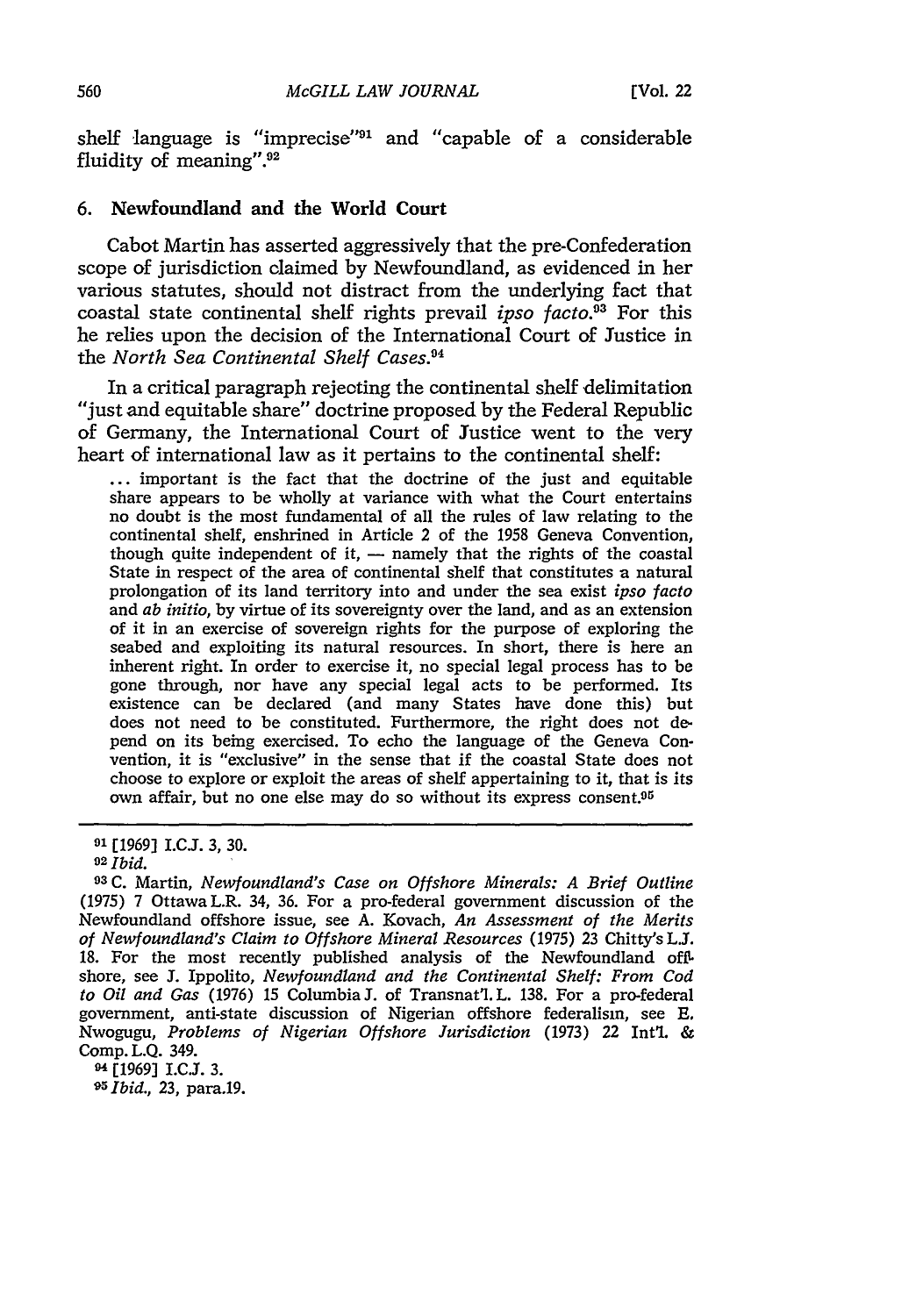That Newfoundland prior to Confederation may not expressly have exercised continental shelf rights need not defeat her proprietary claim if, as Mr Martin remarks, in quoting from this critical paragraph, the rights are inherent and need not be constituted or  $exercised<sup>96</sup>$ 

Further, Mr Martin could have added the comment which Dr Daniel Patrick O'Connell, a leading international law scholar,' made four years prior to the *North Sea Continental Shelf Cases* decision:

At Geneva [in 1958] it was agreed that the shelf, to a depth of 200 metres, or beyond where the depth of the superjacent waters admits of exploitation, was subject to the "sovereign rights" of the littorial State for the purpose of exploitation of natural resources. No one else might make a claim to another's shelf, and the rights of the coastal State were expressed to be independent of occupation, or, indeed, of any formal proclamation. The result seems to be that a State may assert jurisdiction over its shelf without ever having claimed it. $97$ 

Dr O'Connell understood that coastal state continental shelf rights obtain *ipso facto,* and that no special legal process is necessary on the part of the coastal state, nor need any special legal acts be performed.

Dr O'Connell considered that the only appropriate continental shelf approach to be that of *ipso jure* subjection to the littoral state. He considered this implicit in the final Act of the 1958 Geneva Conference; he found this continental shelf approach initially advanced incidental to a high seas regime preliminary report by the United Nations International Law Commission **98**

In order to support this latter finding Dr O'Connell correctly relies on the proceedings of the International Law Commission meeting of July 14, 1950. Mr Manley **0.** Hudson of the United States pointed out immediately following a Commission vote of that date that the Commission ithereby was declaring that the right to explore and exploit the continental shelf did not depend on any claim to the right by the littoral country.<sup>99</sup> Indeed he took that opportunity to vent his displeasure, expounding his personal opinion that the right of littoral states to exercise control and jurisdiction over the continental shelf should be subject to the exercise of the right for the

*W Supra,* note 94, 36-37.

**<sup>07</sup>**D.P. O'Connell, *International Law* (1965), 578. This O'Connell treatise seems especially authoritative, having been expressly and repeatedly relied upon by the Supreme Court of Canada in the 1967 decision *Re: Offshore Mineral Rights of British Columbia* [1967] S.C.R. 792, 807, 808.

**<sup>98</sup>**O'Connell, *ibid.,* 578.

**<sup>09</sup> U.N.** Doc. A/CN.4/SR.68, p.13, para.37.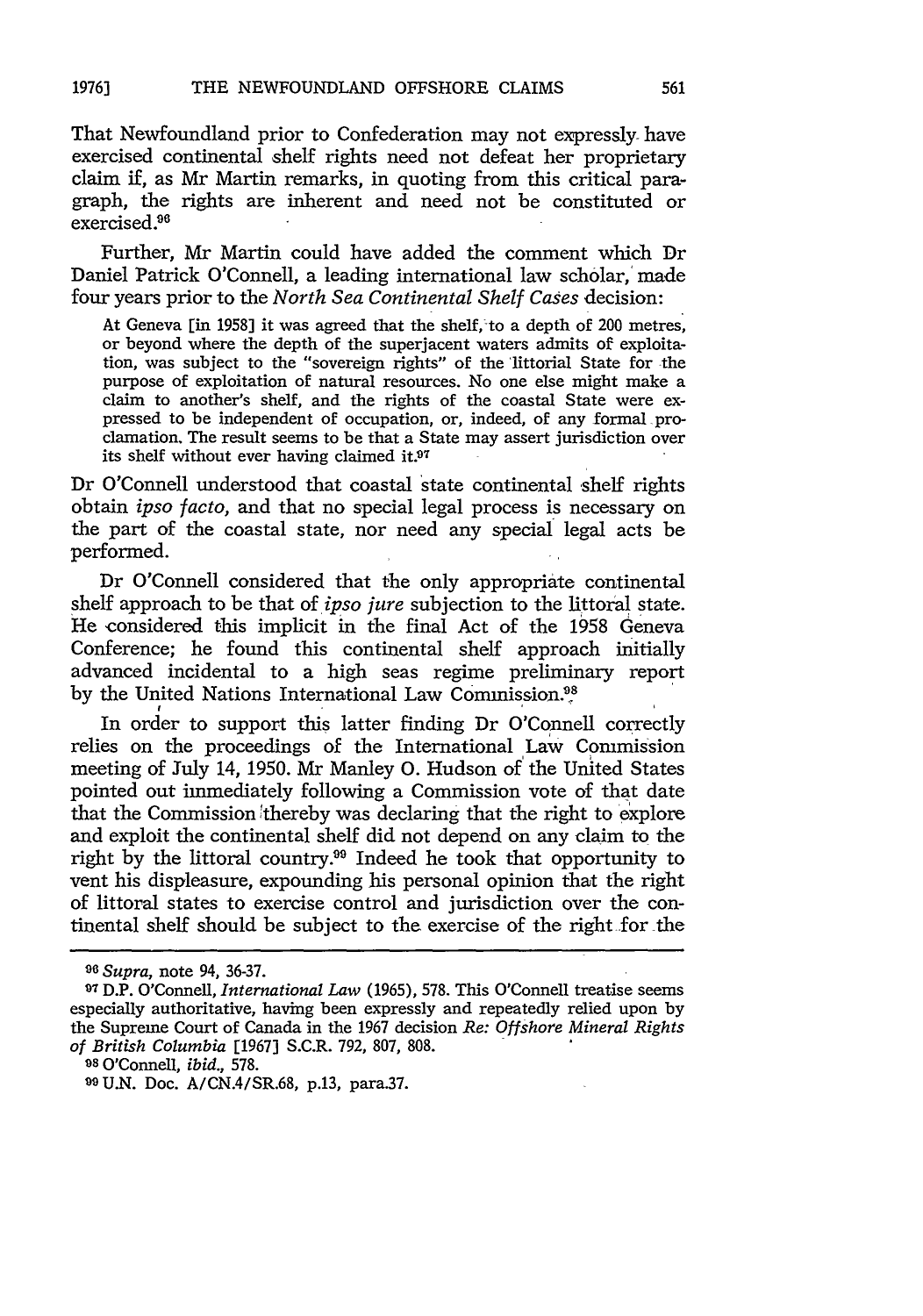purposes of exploring and exploiting the shelf, and should not *ipso jure* be granted them.<sup>100</sup>

On the same occasion, Mr Ricardo J. Alfaro of Panama affirmed that the submarine platform was neither *res nullius* nor *res communis.*<sup>101</sup> He recognized that the only thing to do was to wait and see what the littoral state would choose to  $do.^{102}$  When Mr Alfaro speculated as to the implications of a littoral state's determination neither to explore nor exploit the shelf, he questioned whether the subsoil recources might originally be explored or exploited by a second state.<sup>103</sup> Mr Hudson logically replied that at any time a littoral state in exercising its proper right could evict an intruder.<sup>104</sup> These positions are significant inasmuch as they tend to support the preexisting rights of the littoral state.

The I.C.I. is not the only authority consulted by Mr Martin. He quotes the latter portion of this passage from the Augnst 1951 decision of Lord Asquith of Bishopstone as Umpire in the *Abu Dhabi Arbitration*:<sup>105</sup>

I am not impressed by the argument that there was in 1939 no word for "territorial waters" in the language of Abu Dhabi, or that the Sheikh was quite unfamiliar with that conception. Mr. Jourdain had none the less been talking "prose" all his life because the fact was only brought to his notice somewhat late. Every State is owner and sovereign in respect of its territorial waters, their bed and subsoil, whether the Ruler has read the works of Bynkershoek or not. The extent of the Ruler's Dominion cannot depend on his accomplishments as an international jurist.106

In Mr Martin's appraisal, Lord Asquith's comments about the territorial sea apply equally to the continental shelf.

But of course such territorial sea/continental shelf analogy is not as simple as might appear. Even in the *Abu Dhabi Arbitration* Lord Asquith, speaking of the continental shelf doctrine, declared:

I am of opinion that there are in this field so many ragged ends and unfilled blanks, so much that is merely tentative and exploratory, that in no form can the doctrine claim as yet to have assumed hitherto the hard lineaments or the definitive status of an established rule of international law.<sup>107</sup>

And the period "hitherto" 1951 included the 1949 entry of Newfoundland into Confederation.

*Ibid.,* at p.14, para.37. *lOl Ibid.,* at p.14, para.42. *Ibid.,* at pp.14-15, para.42. *Ibid.,* at p.15, para.42. *- <sup>0</sup> <sup>4</sup>Ibid.,* at para.43. (1952) 1 Int'l. & Comp. L.Q. 247. *Ibid.,* 253. *Ibid.*, 256.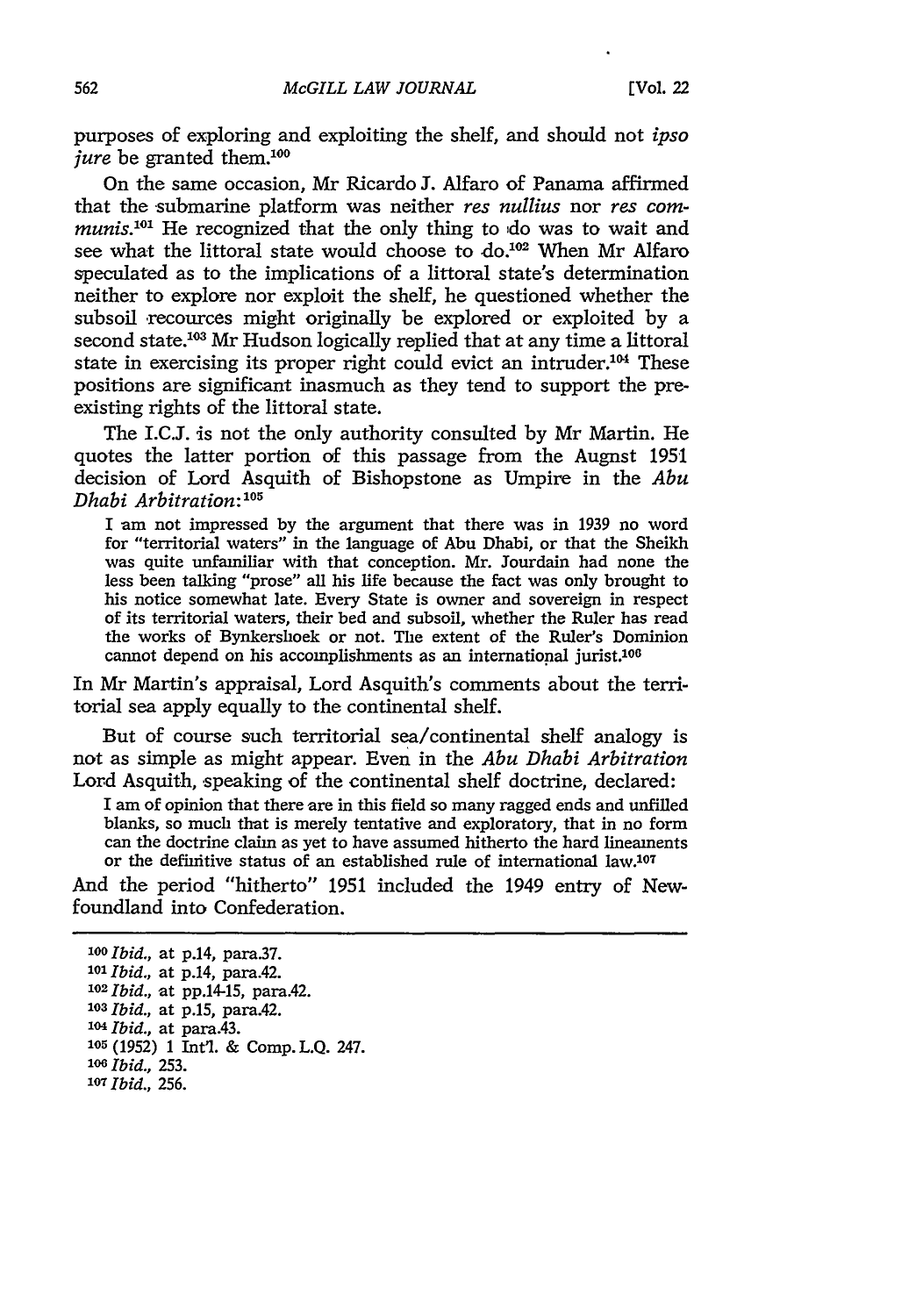#### **7.** Federal implications of the North Sea principles

Chief Justice Barwick of the High Court of Australia recognized in the August **6,** 1969 offshore federalism case of *Bonser v. La Macchia'18* that if the continental shelf had not of its very nature belonged *a priori* to the nation-state, and if the contemporary rights to it depend upon convention, it is after all the federal state that is the relevant party to the convention.<sup>109</sup> The late, renowned Dr Wolfgang Friedmann, in quoting the critical paragraph of the World Court decision,<sup>109a</sup> saw that the Court dealt briefly and almost casually with the issue of whether the continental shelf concept had already become part of general international law.<sup>110</sup> He quoted with approval from the dissenting opinion in the *North Sea Continental Shelf Cases* of Judge Tanaka, who enunciated the process whereby the continental shelf concept had passed into general customary law:

The Geneva convention of 1958 on the Continental Shelf, first *lex ex contractu* among the States parties, has been promoted by the subsequent practice of a number of other States through agreements, unilateral acts and acquiescence to the law of the international community which is nothing else but world law or universal law.<sup>111</sup>

Chief Justice Barwick, then, speculated that if continental shelf rights were conventional the federal government would enjoy contractual rights as parties to the convention. Judge Tanaka, applauded by the most eminent Dr Friedmann, found the continental shelf rights articulated in the 1958 Convention, *i.e.,* after the *Abu Dhabi Arbitration,* as originally *lex ex contractu.*

Had continental shelf rights accrued to coastal states only after 1949, as a result of the 1958 Geneva Convention, Newfoundland today would be unable successfully to assert that she had carried continental shelf rights with her into Confederation. This message was implicit in the words of Chief Justice Barwick in the *Bonser* opinion as he discussed the territorial sea claims of Australian states (the Supreme Court of Canada's *Re: Offshore Mineral Rights* precedent obviously in the front of his mind):

I think it is essential to bear in mind that when colonies were formed all that relevantly occured was that a specified land mass was placed at the

*a Supra,* **p.560. 110W.** Friedmann, *The North Sea Continental Shelf Cases* **-** *A Critique* (1970) 64 AJ.I.L. 229, 232.

**<sup>111</sup>[1969] I.CJ.** 3, 178 (Tanaka **J.,** dissenting), quoted **by** Friedmann, *ibid.,* 232 (italics in Tanaka).

**<sup>108</sup>** (1968-69) 122 Commw. L.R. 177.

**<sup>109</sup>***Ibid.,* 187.

*<sup>1</sup> 0 9*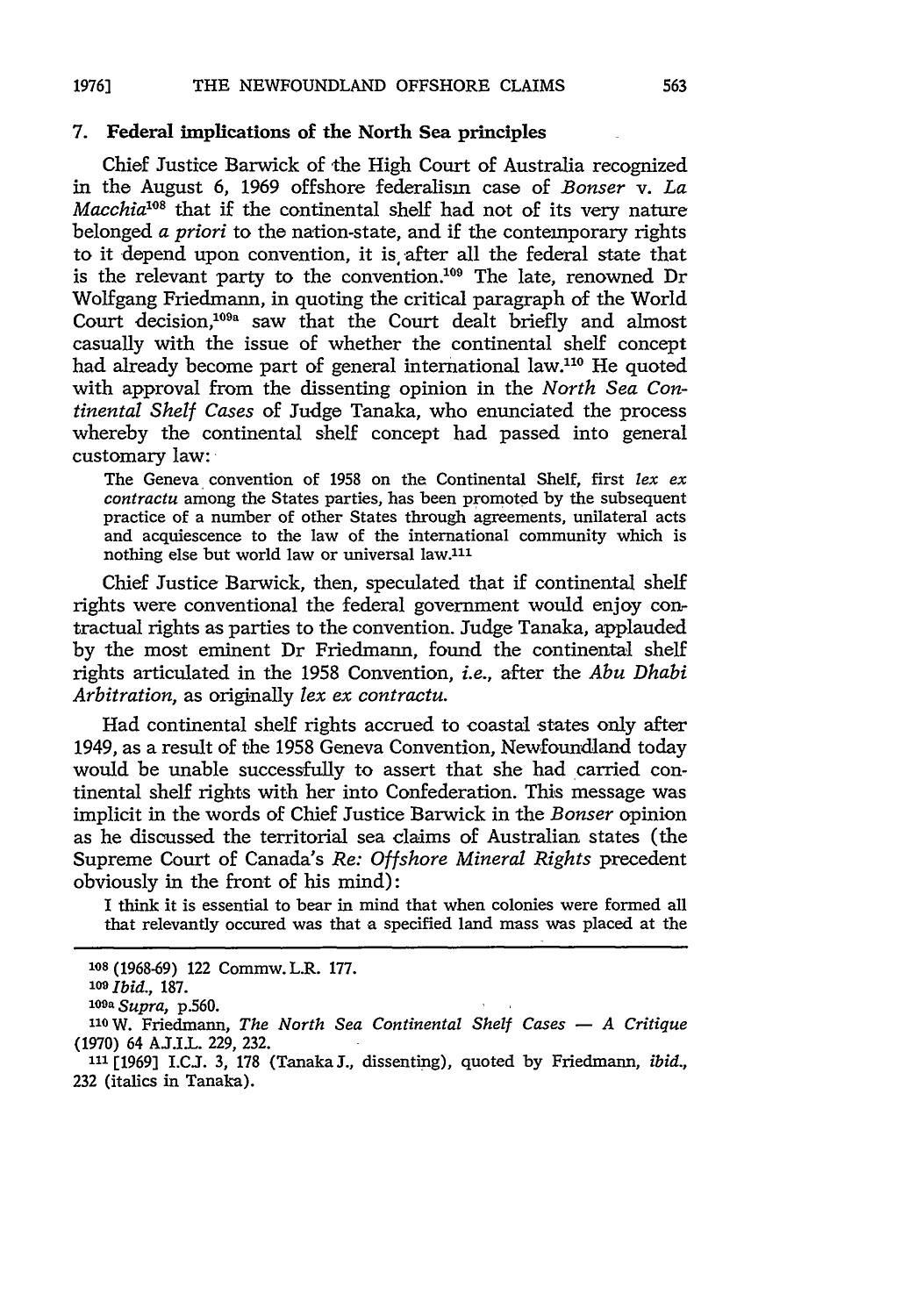outset under governorship, and later, under the control of a legislature. The instruments setting up the colonies did not in terms include as territory and subject to colonial governorship any part of the bed of the sea or the superincumbent waters. The progression was from the condition of governorship with near absolute powers to a state of self-government with plenary powers to make laws for the peace, order and good government of that land mass. This was the utmost to which the colonies ever attained. The colonies were never at any stage international personae nor sovereign and the States still are not. Thus any concession or convention made between nations as to the use which might be made of the bed of the sea or of the waters above it applied and still applies, in my opinion, only as between nations and, in the case of conventions, as between nations parties to the convention. The plenary nature of the legislative power granted over and with respect to described territory cannot, in my opinion, be a basis for regarding that territory as itself extended to those places in which laws made undersuch a power may validly have effect. Apart from legislation or prerogative or statutory instrument of the United Kingdom, any seeming accession to the realm or to jurisdiction over the sea by reason of international arrangements accrued, in my opinion, only to Great Britain and not to her colonies or her dominions or their territories in their own right.

I respectfully agree with the conclusion drawn in connexion with the seabed and the waters above it adjacent to the Province of British Columbia by the Supreme Court of Canada in *Reference re Ownership of Off-Shore Mineral Rights,* and with the reasons which were given for that conclusion.<sup>112</sup>

One should not underemphasize the significance that the Chief Justice here attaches to the issue of whether the colonies/states were at any stage international persons. Had they been, their bids for their territorial seas would have been of greater substance. Without international personality, their claim, like that of British Columbia, could only be the weaker.

But continental shelf rights did in fact accrue to coastal states prior to 1949, according to the 1969 Barwick opinion. The Chief Justice accepted, at any rate for the purposes of *Bonser,* that the continental shelf appertains naturally to a nation as an international person.<sup>113</sup> If the continental shelf does in truth appertain naturally to a nation as an international person, and if Newfoundland prior to her entry into Confederation was an international person, then she brought into Confederation continental shelf rights accruing to her naturally. The International Court of Justice holding in *North Sea Continental Shelf Cases,* to which Chief Justice Barwick looked, insisted that *ipso facto* coastal state continental shelf rights arise,

*<sup>112</sup> Supra,* note 108, 185.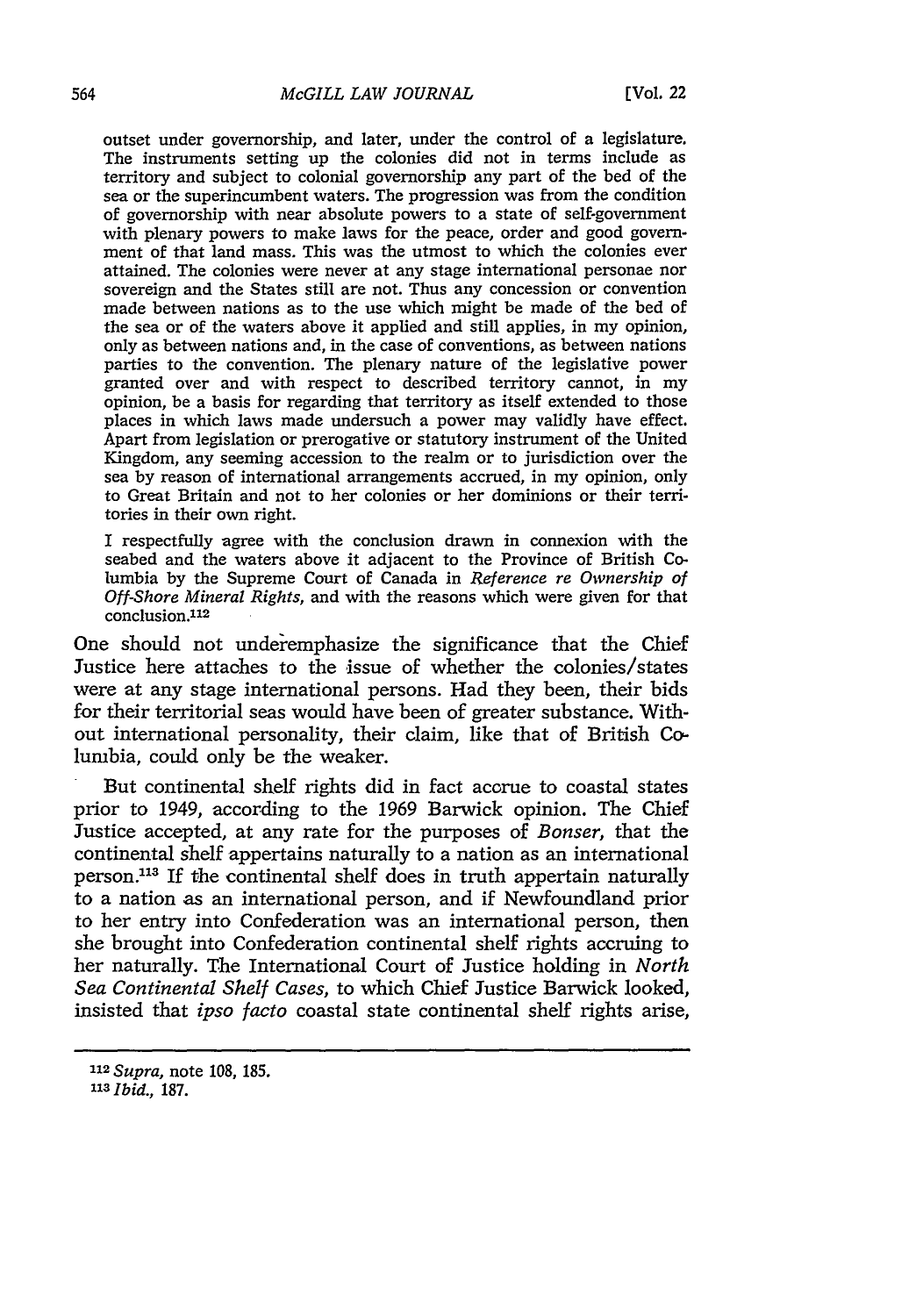and that to enjoy these rights the coastal state need not have performed any particular act, legal or otherwise.

As Dr O'Connell correctly commented in 1970:

It has not taken the High Court of Australia long to perceive the implications of the International Court's statement that the continental shelf rights exist *ipso facto* and *ab initio,* by virtue of sovereignty over the land. By *ipso facto* seems to be implied that these rights exist even if the coastal state does not claim or exercise them, and indeed, this is what the International Court said. The expression *ab initio* suggests a relation back in time, perhaps in geological time, for what the Court appears to mean is that no history of events can be utilized to negate any coastal state's inherent rights to the seabed, even though, when the events occurred, the continental shelf doctrine was not imagined. On this argument, the rights in question existed in relation to the seabed of the Australian continental shelf in 1876, and it then becomes arguable that it was beyond the power of the Court in *Regina v. Keyn* to deprive the Crown of them. If they amount to sovereignty, then *Regina v. Keyn* might have been wrongly decided, and everything that follows from it would be fallacious.<sup>114</sup>

Dr O'Connell admittedly does not see the issue of ancient littoral state rights to the continental shelf as one absolutely cut and dried, but in the Australian circumstances he agrees that the notion of "relation back in time" would seem to support not a Commonwealth but a state pretension to the seabed.<sup>115</sup>

This is immediately relevant to the territorial sea/continental shelf demands of Canada's eastern provinces. Australian appraisals are instructive in the Canadian framework, and *vice versa.* (Of course, the foreign judgment must be correctly interpreted; it will be seen below that the High Court in *New South Wales* misunderstood *Re: Offshore Mineral Rights.)*

Weighty authority supports the proposition that the Australian and Canadian offshore federal circumstances are constitutionally analogous, so that the judicial holdings in each nation may be highly persuasive in the other. Chief Justice Barwick himself drew the parallel, and Dr O'Connell in 1970 had commented that:

Sir Percy Spender, with all the authority of a former President of the International Court of Justice, and at a symposium presided over by Barwick C.J., when the case of *Bonser v. La Macchia* had been argned but not decided, stated emphatically that he could find no plausible argument for distingnishing the Canadian from the Australian constitutional situa-

<sup>114</sup> O'Connell, *supra*, note 5, 407. "Chief Justice Barwick, in *Bonser v. La Macchia,* obviously accepts the argument that *ipso facto* and *ab initio* attribution of the continental shelf to the coastal state means that the continental shelf has always lain within the inherent sovereiguty thereof" (at p.408). *15 Ibid.,* 404.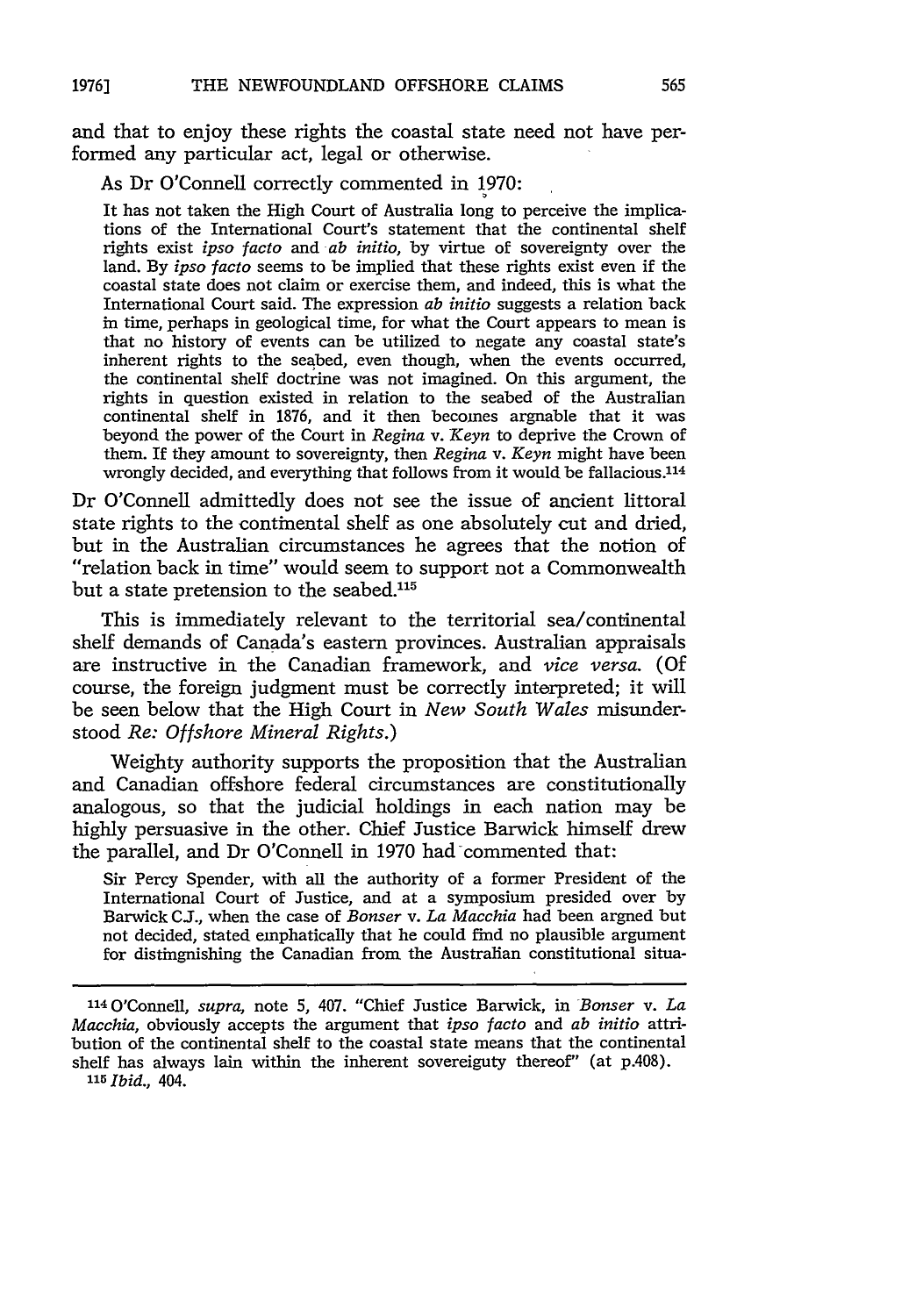tion, and argued for the persuasive authority in Australia of the Canadian Supreme Court decision.<sup>116</sup>

In the *New South Wales* case, Chief Justice Barwick wrote as though he could have had Newfoundland in mind:

Elsewhere I have expressed the view that the Imperial territorial waters in due time passed to Australia as the nation state and that in truth no territory of the Commonwealth ever had territorial waters of its own: [citing *Bonser].* But, upon a territory being given its independence of Australia and ceasing to be a dependent territory, the marginal seas become, by virtue of that very independent national status, the territorial seas of the new nation.<sup>117</sup>

The strength of the Newfoundland offshore claims is further illuminated by the opinion in the *New South Wales* case of Mr Justice Gibbs, who agreed with Chief Justice Barwick that Australian states have no valid continental shelf claims:

The Argument submitted on behalf of the States starts with the proposition, accepted by the International Court in the *North Sea Continental Shelf Cases* (at par.19) that "the rights of the coastal State in respect of the area of continental shelf that constitutes a natural prolongation of its land territory into and under the sea exist *ipso facto* and *ab initio,* by virtue of its sovereignty over the land, and as an extension of it in an exercise of sovereign rights for the purpose of exploring the sea-bed and exploiting its natural resources". Therefore it is said that the rights of the States to the continental shelf, although never asserted by any colony before federation, must now be taken always to have existed and that the States' ownership of the sea-bed no longer stops at the three-mile limit but extends to the outer limits of the continental shelf.

To say the rights of coastal States in respect of the continental shelf existed from the beginning of time may or may not be correct as a matter of legal theory. In fact, however, the *rights now recognized represent the response of international law to modern developments of science and technology, which permit the sea-bed to be exploited in a way which it was quite impossible for governments or lawyers of earlier centuries to foresee* [italics added]. In this matter the arguments of history are stronger than those of logic. In truth, when the Act was passed, the States had not asserted and did not have the rights to the con tinental shelf which the convention now accords to coastal States. Those rights, if theoretically inherent in the sovereignty of coastal States, were in fact the result of the operation of a new legal principle. When those rights were recognized by international law the Commonwealth was the international person entitled to assert them, and it did so. The assertion by the Commonwealth of those rights in no way interfered with any existing right of any State.118

<sup>116</sup> D.P. O'Connell, *The Commonwealth Fisheries Power and Bonser v. La Macchia* (1970) 3 A.L.R. 500, 504.

*<sup>117</sup> New South Wales v. Commonwealth* (1975) 8 A.L.R. 1, 10. *<sup>118</sup>Ibid.,* 49 (Gibbs J., dissenting).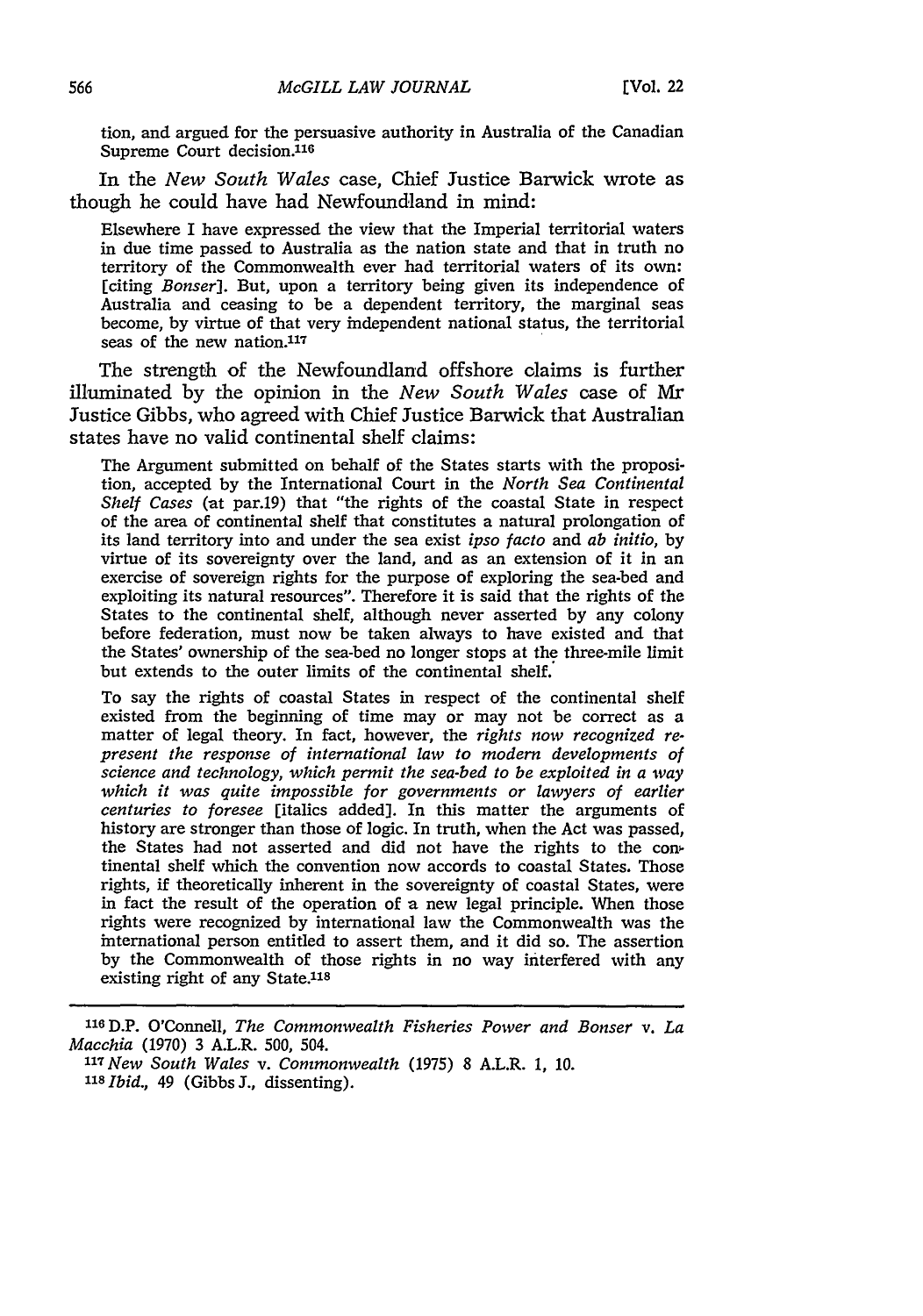However deadly the Gibbs logic may be to offshore claims of the Atlantic provinces of Canada other than Newfoundland, it can only reinforce the claims of Newfoundland.

Mr Justice Gibbs insisted that attention be paid to the original foreseeability of a 1975 offshore claim of an Australian state. Both 1976 territorial sea and continental shelf claims on the part of Canada's Atlantic provinces may have been unforeseeable as late as 1867 or 1871, and (at least) continental shelf claims in 1975 on the part of Australian states may have been unforeseeable as late as 1901. But the foreseeability prior to Newfoundland's entry into Confederation in 1949 of a 1976 offshore claim of Newfoundland was very real, not only as to the territorial sea but even as to the continental shelf.

After all, the fact that the Truman Proclamation of September 28, 1945 initiated the positive law of the continental shelf has been noted in the *North Sea Continental Shelf Cases* by the International Court of Justice,119 and the Supreme Court of Canada in agreeing that the 1967 international law of the shelf had been foreshadowed by that Proclamation 120 included it in full in *Re: Offshore Mineral Rights of British Columbia. 211* Mr Justice Gibbs in *New South Wales* adopts as his own the conclusion of the World Court that the Truman Proclamation initiated positive continental shelf law.<sup>122</sup> Mr Martin records that the United Kingdom by June 1949 had recognized that "'the right of a littoral state to exercise its control over the natural resources of the seabed and subsoil adjacent to its coasts had been established in international practice' ",<sup>123</sup> and that, as Edwin J. Cosford pointed out in 1953,<sup>124</sup> Canadian acquiescence to various continental shelf claims (notably those of the United States) may have estopped Ottawa from denying the validity of those  $claims.<sup>125</sup>$ 

By 1949 it was at least foreseeable that international actors like Newfoundland might enforce valid continental shelf claims. (Prior

*123 Supra,* note 93, 42-43.

**124 E.J.** Cosford, *The Continental Shelf and the Abu Dhabi Award* (1953) 1 McGill L.J. 109, 125.

*125 Supra,* note 93, 43.

**<sup>119</sup>***North Sea Continental Shelf Cases* [1969] I.C.J. 3, 33.

**<sup>10</sup>Re:** *Offshore Mineral Rights of British Columbia* [1967] SC.R. 792, 817. **<sup>121</sup>***Ibid.,* 818-19.

<sup>122</sup>New *South Wales v. Commonwealth* (1975) 8 A.L.R. **1,** 48-49 (GibbS., dissenting).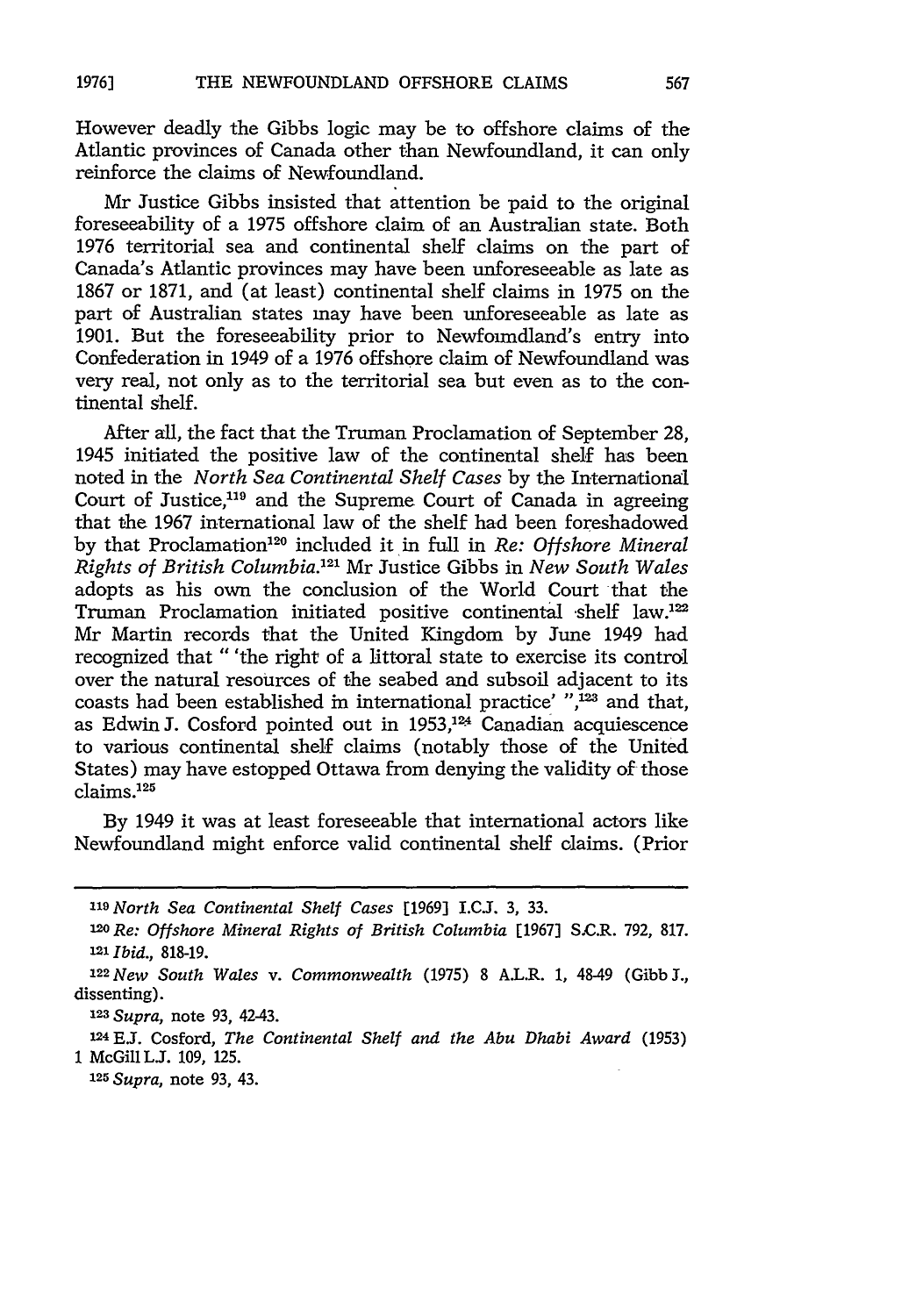to the 1949 Terms of Union coming into effect, the pre-1934 Newfoundland constitution was expressly revived by Term 7.126)

In *New South Wales* Justice.Mason, in the course of delivering his pro-federal government opinion, made a parenthetical effort<sup>127</sup> to distinguish coastal state rights in offshore territory from rights in land territory:

... the International Court of Justice has held that the continental shelf is a natural extension of the land territory of the coastal State appertaining to it for the purpose of exercising its sovereign rights [citing *North Sea Continental Shelf Cases].* Even so, it is necessary to distinguish between the land territory of a coastal State on the one hand and its territorial sea and solum on the other band, for the coastal State in the exercise of its sovereign rights is bound to give effect to the obligations relating to the right of innocent passage imposed upon it by the convention in respect of its territorial sea and solum. Accordingly, the territorial rights now conceded by international law to the coastal State in the solum of territorial waters stamp it with the character of territory that is different from the land territory of the coastal State.128

But the character stamped upon the offshore area in truth is similar to that of the land territory.

It should be kept in mind that the World Court states in the *North Sea Continental Shelf Cases* that "the legal regime of the continental shelf is that of a soil and a subsoil, two words evocative of the land and not of the sea".<sup>129</sup> Nor in Canada at any rate need the defense and foreign relations dimension of the offshore necessarily bar a Newfoundland claim, despite the fears of Mr Justice Mason. Even were it held that the Atlantic provinces owned the resources of the offshore, their exploitation rights would remain subordinate to the federal power to legislate respecting defense, navigation and other matters that come under section **91** of the Constitution.<sup>130</sup> Ottawa also could delimit boundaries with foreign countries because, touching as they must upon sovereignty, such treaties are self-implementing.'

*1 <sup>30</sup>Supra,* note 9, 103.

*I'Ibid.,* citing *Francis v. R.* **[1956]** S.C.R. 618, *per* Rand and Cartwright JJ.

<sup>126</sup> Schedule of Terms of Union Newfoundland with Canada, *British North America Act, 1949,* **12-13** Geo. VI, c.22, (7).

**<sup>1</sup> <sup>2</sup> <sup>7</sup>**"All this in a sense is by the way." *New South Wales v. Commonwealth* (1975) 8 A.L.R. **1,** 88.

**<sup>128</sup>***Ibid.*

**<sup>129</sup>**[1969] I.CJ. **3,** 52.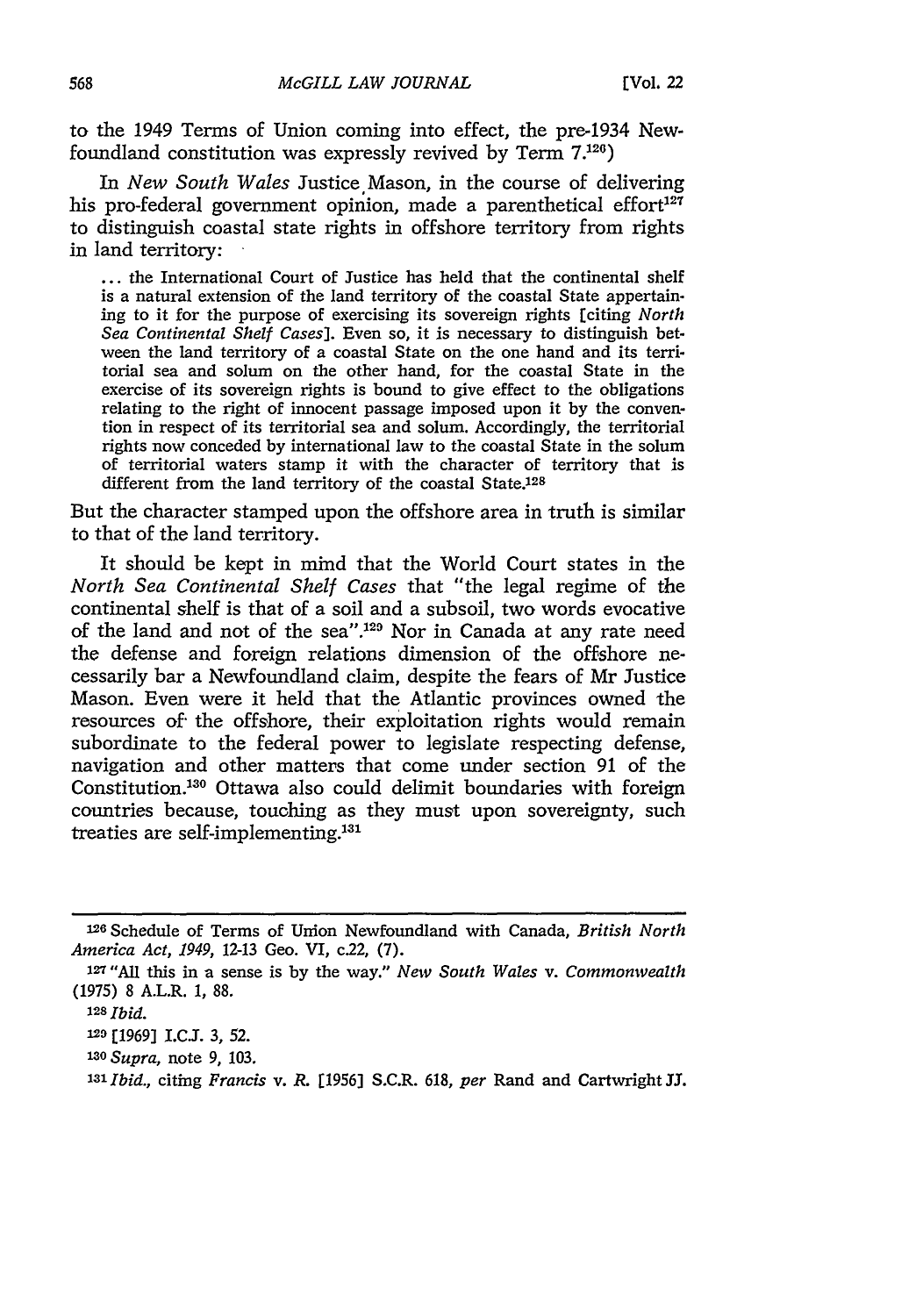## **8. Re: Offshore Mineral Rights and New South Wales contrasted**

Attention must be called to the fact that in *New South Wales* the High Court of Australia held that even offshore rights brought into the Australian union by a state would belong thereafter to the federal government. Chief Justice Barwick wrote:

A consequence of creation of the Commonwealth under the Constitution and the grant of the power with respect to external affairs was, in my opinion, to vest in the Commonwealth any proprietary rights and legislative power which the colonies might have had in or in relation to the territorial sea, sea-bed and airspace and continental shelf and incline. Proprietary rights and legislative powers in these matters of international concern would then coalesce and unite in the nation. That, in my opinion, was the intendment of the Constitution. It is far easier to conclude that the Act of the Imperial Parliament setting up the federal Constitution intended to vest such matters of international consequence in the new Commonwealth, withdrawing them from the former colonies, than it was to decide that when an American state, already an independent nation in possession of international rights, entered the Union, these rights became vested in the United States. Yet that is received doctrine in the United States expressed in decisions which have recently been affirmed: [citing *California, Texas, Louisiana and Maine].* The Supreme Court's reasons were applicable to the circumstances of the states originally entering the Union. These were then independent nation states. Yet without so clear an indication as the grant of the power with respect to external affairs, those states did not retain any rights or legislative power over the territorial sea, subsoil, etc. Later entrants to the Union, coming in on an "equal footing", were in the same situation.

This result conforms, in my opinion, to an essential feature of a federation, namely, that it is the nation and not the integers of the federation which must have the power to protect and control as a national function the area of the marginal seas, the sea-bed and airspace and the continental shelf and incline.<sup>132</sup>

And as Justice Murphy added in the same case:

Even if they [the Australian states] had become independent nations before [union in] 1901 with the sovereign rights of an independent state, on federation they would have lost the territorial seas and other attributes of international personality.<sup>133</sup>

Chief Justice Barwick equated the rationale in both the *New South Wales* case and *Re: Offshore Mineral Rights of British Columbia* to a rationale relied upon by the United States Supreme Court *in California, Texas, Louisiana* and *Maine:* **133a** the federal government enjoys exclusive offshore rights due to its role as international actor.

**<sup>132 (1975) 8</sup> A.L.R. 1, 16-17.**

*<sup>&#</sup>x27;3 Ibid.,* 119, *per* Murphy3.

<sup>&#</sup>x27;33a *U.S. v. California* 332 U.S. 19 (1947), *U.S. v. Texas* 339 U.S. 707 (1950), *U.S. v. Louisiana* 339 U.S. 699 (1950), *U.S. v. Maine* 43 L.W. 4359 (1975).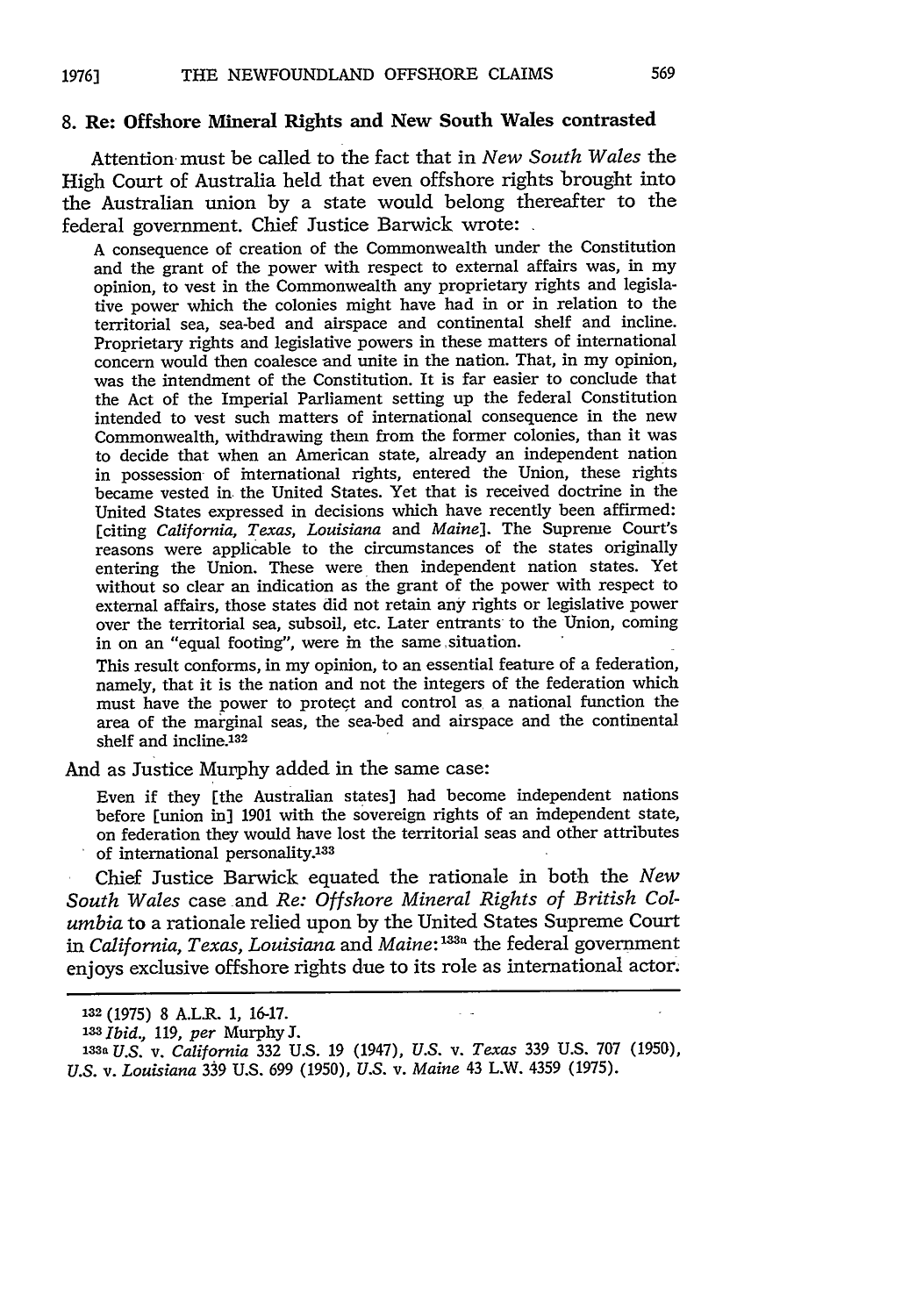The Canadian Supreme Court reached its conclusion after a close examination of the case law. I do not disagree with anything that is said in the Supreme Court's judgment about that law, though for my part, I have found it unnecessary to deal with it in these my reasons. However, the Supreme Court's conclusion depends in no small degree upon the fact of Canada's independent nationhood and its recognition as such by the nations of the world. Appropriately, it is concluded that such international rights and obligations as derive from the convention on the territorial sea devolve on Canada and not on any province of the federation. I can find no reason to differentiate in relevant respects the circumstances of this federation from those of the other great federations, except to say that the result of the cases to which I have referred more obviously flows in the case of our Constitution.<sup>134</sup>

But Chief Justice Barwick exaggerates the significance to the *Re: Offshore Mineral Rights* outcome of the international personality of Canada.

This exaggeration is suggested by his own choice of language. First, the Chief Justice states merely that the pro-Ottawa decision depended in "no small degree" on the international personality of Ottawa; even he does not appear to deem that dependence as having been overriding. Secondly, the Chief Justice accurately notices that the Canadian opinion closely examined the relevant case law *(i.e.,* history, and not any logical imperative inherent in federalism); he declares that his own conclusion hinges on reasons making such case law dissection unnecessary. Thirdly, the Supreme Court of Canada, in choosing the rule by which to ascertain 'provincial offshore rights, probably had Newfoundland, a former international actor, in mind; the Chief Justice of the High Court of Australia in isolating a rule to determine Australian state offshore rights could have had no such former international actor in mind. The Chief Justice working within his historical framework understandably found that the conclusion to which he and the majority in *New South Wales* adhered was a more obvious one in the Australian than in the Canadian instance.

A close reading of the British Columbia opinion shows the detailed attention paid by the Supreme Court of Canada to provincial history, and the modest attention afforded the federal government's performance on the international stage. The Supreme Court in the twenty-six page *Re: Offshore Mineral Rights* opinion opened with a four page outline<sup>135</sup> detailing the historical background up to 1967. The Court followed with a six page discussion<sup>136</sup> of statutes and

*<sup>134</sup> Ibid.,* 17. **135** [1967] S.C.R. 792, 797-800. *<sup>136</sup>Ibid.,* 800-807.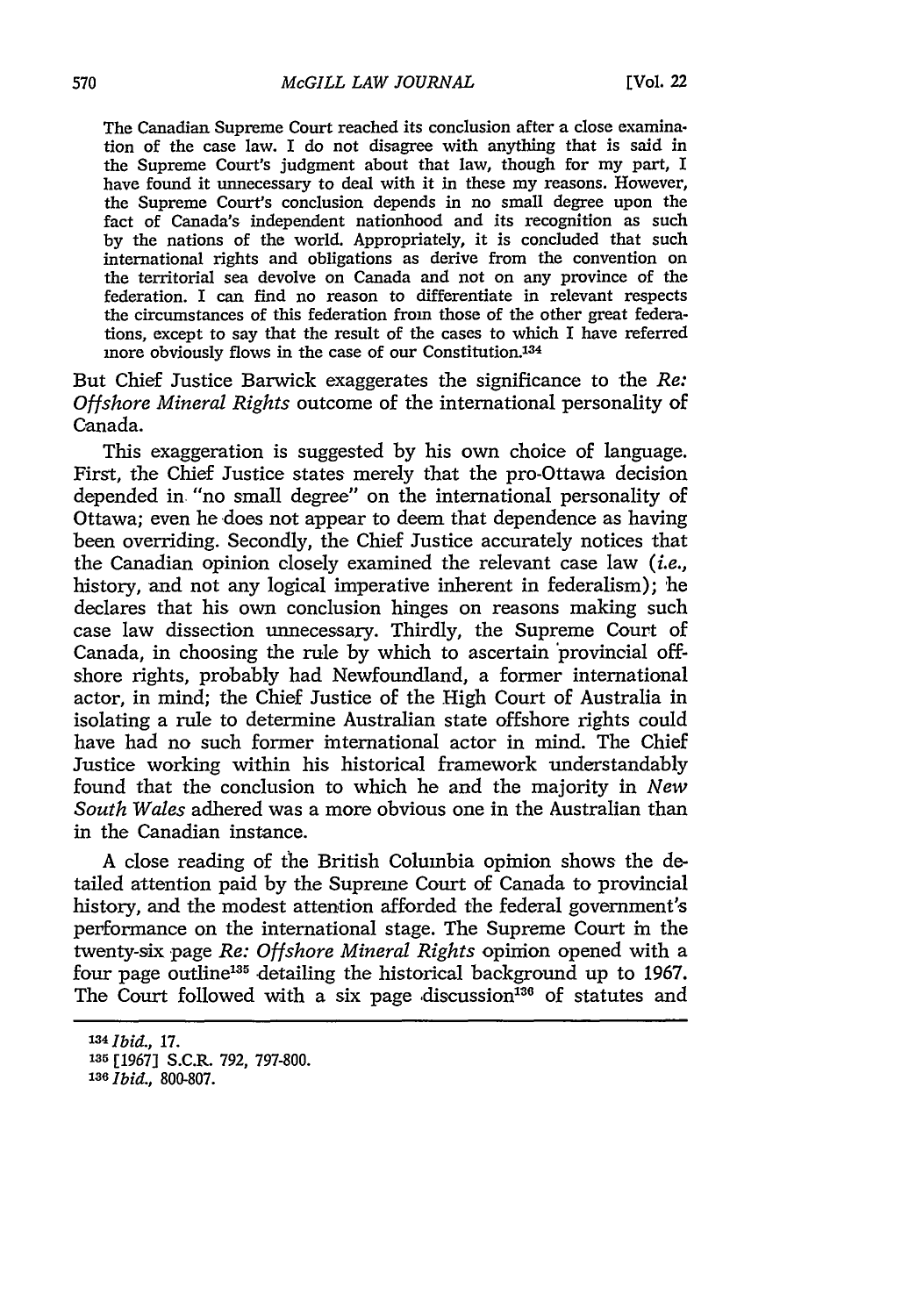case precedents relating to the territorial sea. The Court then devoted merely one page to the contemporary international law dealing with the territorial sea.<sup>137</sup> This did not lead the Court to jump to the conclusion that Canada as an international personality necessarily held the territorial sea; on the contrary, the Court did not dispute that while British Columbia was a Crown Colony the British Crown might have conferred upon the Governor or Legislature of the colony rights to which under international law the British Crown was entitled.138

There followed seven pages of additional study<sup>139</sup> of case precedents concluding that the territorial sea lay beyond the limits of the territory of British Columbia in 1871 and did not become part of British Columbia following union with Canada.<sup>140</sup> Only then did the Court look to Canada as an international actor, and to the federal government as holder of the territorial sea rights at issue in the litigation.<sup>141</sup>

To be sure, in its subsequent analysis of the continental shelf issue the Court did immediately look into international law.142 But the decision in the continental shelf issue was contingent upon the outcome of the territorial sea issue. The Court recognized that "[a]s with the territorial sea, so with the continental shelf,"<sup>143</sup> and declared that, of the two reasons why the federal government prevailed over British Columbia, foremost was the fact that the continental shelf was beyond the boundaries of British Columbia.<sup>144</sup> Canada's role as international actor was a secondary reason given by the Court.<sup>145</sup>

Consequently, the attempt in *New South Wales* to equate the primary rationale of *Re: Offshore Mineral Rights of British Columbia* with that inderlying *California, Texas, Louisiana and Maine* is misguided. The outcome in the Canadian case hinged upon provincial history and not upon any abstract imperatives inhering in federalism. British Columbia, unlike the United Kingdom, Canada or Newfoundland, was never a sovereign international person.

**1'7** *Ibid.,* 808-809. *<sup>138</sup>Ibid.,* 808. **<sup>139</sup>***Ibid.,* 808-14. *<sup>140</sup>Ibid.,* 814. *<sup>141</sup>Ibid.,* 814-17. *142 Ibid.,* **817-21.** *'43Ibid.,* 821. *14Ibid.* **<sup>145</sup>***Ibid.*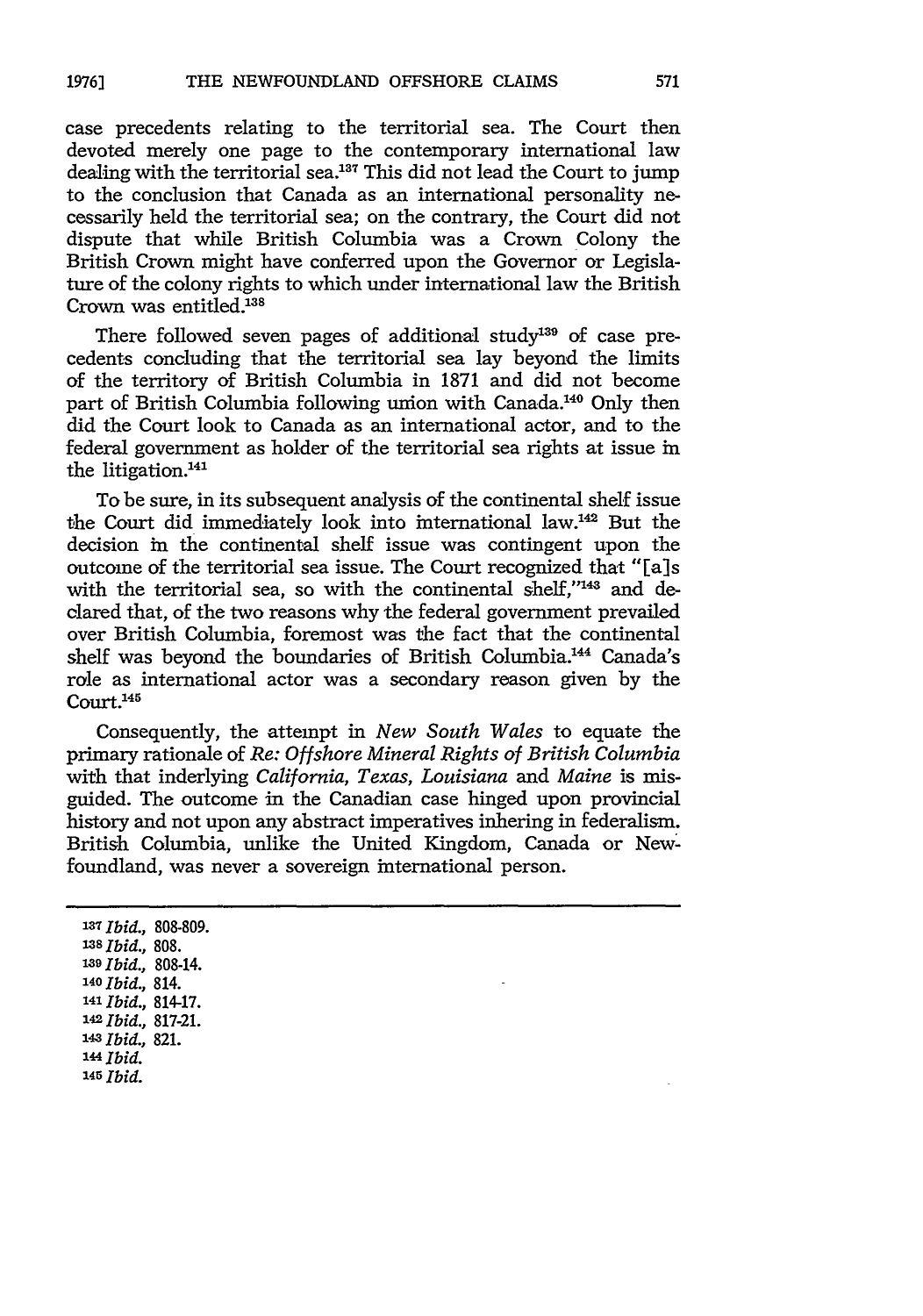#### **Conclusion**

Because Newfoundland was itself a sovereign international actor prior to Confederation, and because under international law continental shelf rights (and by implication territorial sea rights) adhere to the sovereign coastal state *ipso facto,* Newfoundland brought these rights into Confederation. Because the Supreme Court of Canada has relied upon evidence as to what offshore rights a province has brought with it into Confederation in determining whether offshore rights obtain in the province or in the federal government, Newfoundland as a matter of Canadian constitutional law should prevail in her offshore dispute with Ottawa.

Nova Scotia, New Brunswick, and Prince Edward Island were never themselves sovereign international actors. Continental shelf rights and territorial sea rights may always have inhered in the coastal state, but during the respective colonial periods of these provinces the coastal state for these purposes might have been the United Kingdom.

Chief Justice Barwick, after all, could easily accept in *Bonser* that offshore rights inhered *ipso facto,* but that the defined territories granted by the United Kingdom to the states during their respective colonial periods did not include the offshore waters or seabed; he examined the territorial terms of the instruments establishing the colonies in order to conclude this. The Supreme Court of Canada similarly recognized that although the history of British Columbia disclosed no conferring upon the governor or legislature of British Columbia the rights to which the British Crown was entitled under international law, such a prior development would have affected the 1967 decision. After the *Re: Offshore Mineral Rights* case such a pre-Confederation conferring of rights was precisely what Nova Scotia, New Brunswick and Prince Edward Island had to allege; this is the reason for the resort to history. $146$ 

Inasmuch as nation-state territorial sea and continental shelf claims prior to Confederation ranged from diffuse to non-existent, it was impossible for these provinces to point to territorial sea/ continental shelf grants to them made in so many words. It has been seen above that grants using adjacency and appurtenance termino-

**<sup>146</sup>** See *The Wall Street Journal,* Feb. 3, 1977, p.17: "The Canadian Government and the provinces of Nova Scotia, New Brunswick and Prince Edward Island have reached a partial accord on offshore mineral rights. The accord deals with matters of administration and revenue sharing, but doesn't cover the unresolved issues of jurisdiction and ownership."